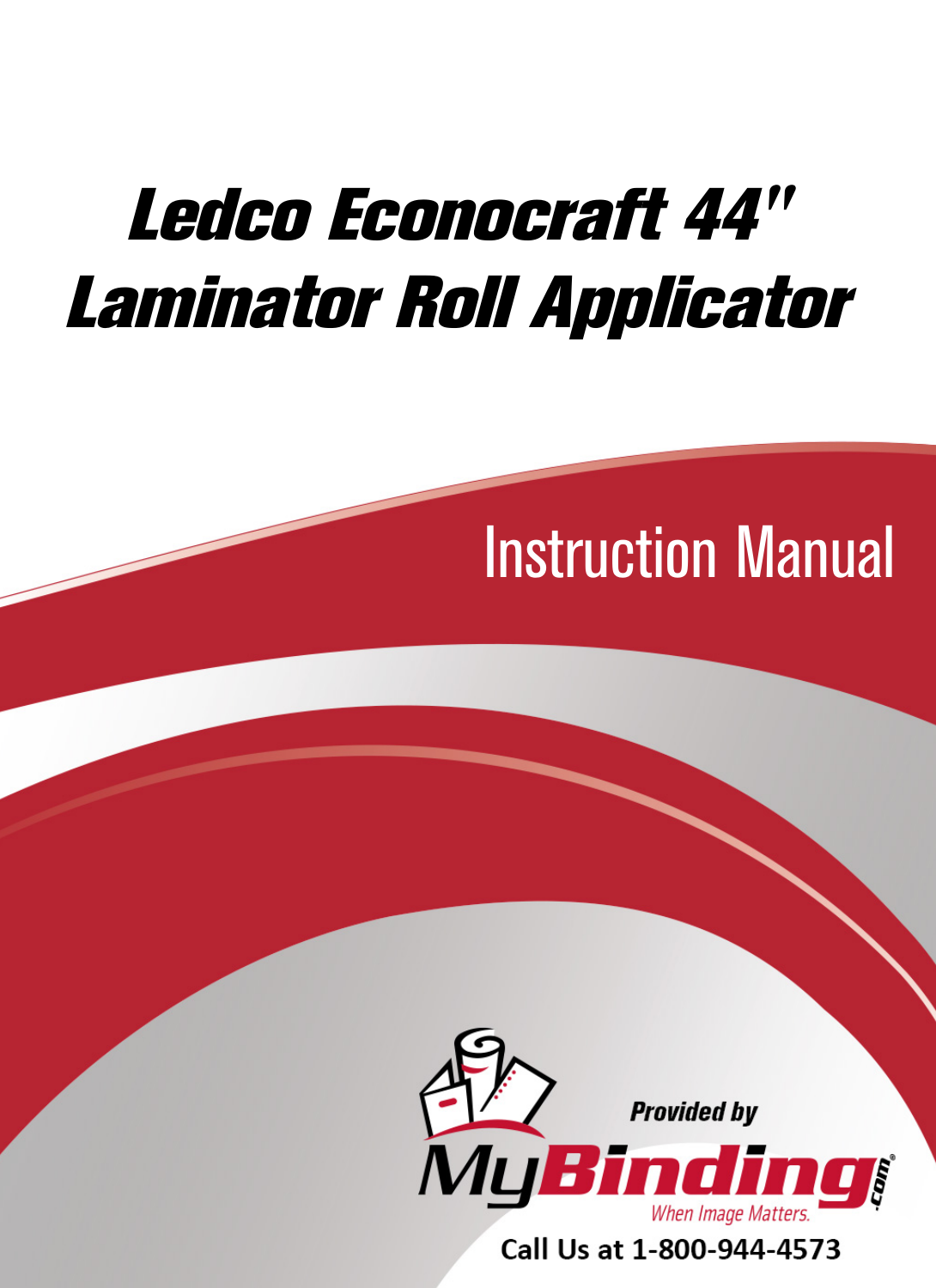### READ ALL PRECAUTIONS & INSTRUCTIONS CAREFULLY BEFORE OPERATING LAMINATOR

**Setup Instruction Operation** Lamination **Maintenance** 

# **ECONOCRAFT 44/60**

**Pressure sensitive roll applicator, cold laminator, mounter** 

> **OPERATION MANUAL W/inhibit Oct 2006**

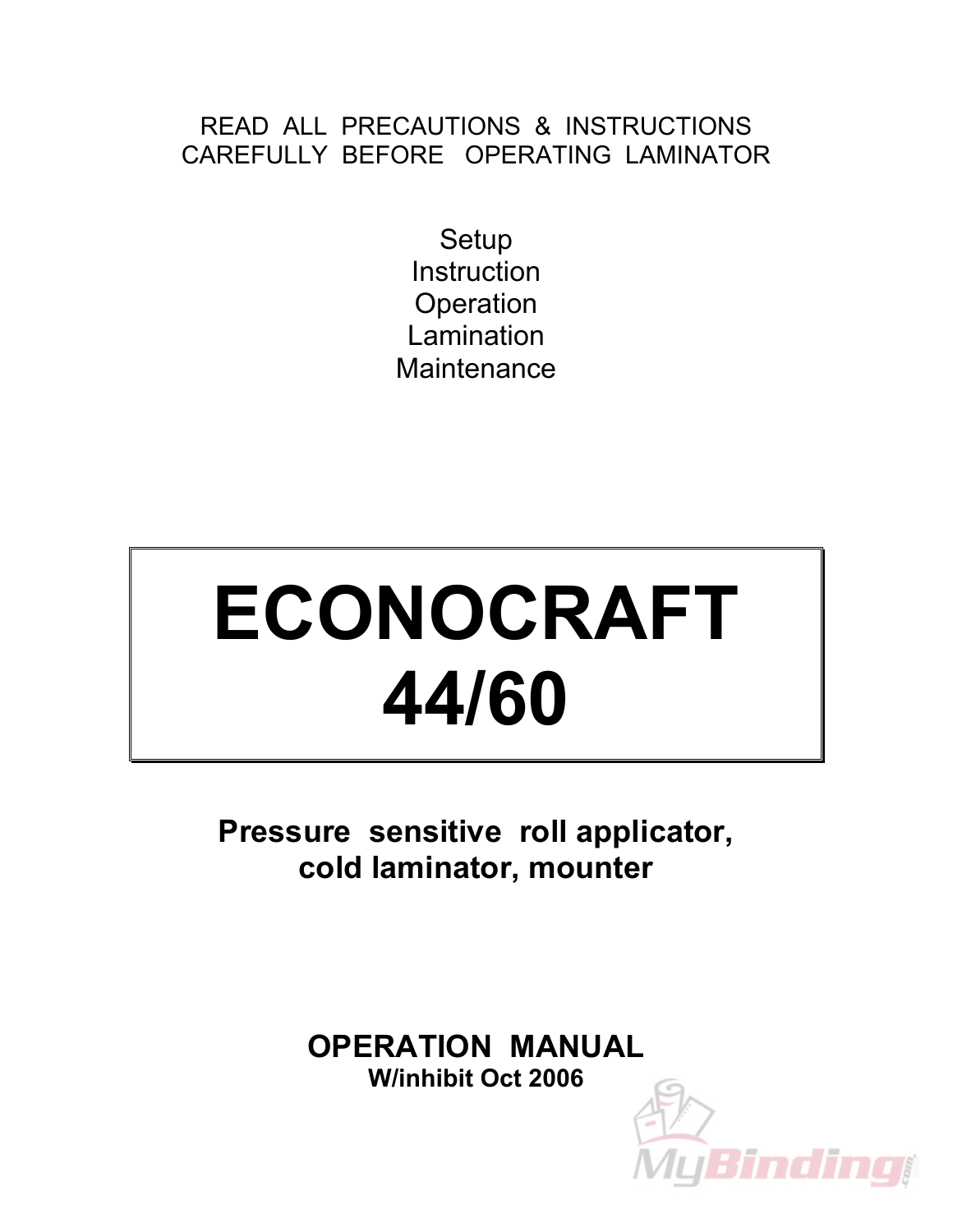# **ECONOCRAFT**

# **TABLE OF CONTENTS**

## **1-1 SAFETY PRECAUTIONS**

1-2 Unpacking and inventory

## **2-1 INTRODUCTION**

- 2-2 Warranty
- 2-3 Principles of operation
- 2-4 Features and benefits
- 2-5 Options
- 2-6 Definitions of terms
- 2-7 Specifications

# **3-1 INSTALLATION & OPERATION**

- 3-2 Threading the laminator
- 3-3 Application notes

# **4-1 PREVENTING AND SOLVING PROBLEMS**

## **5-1 MAINTENANCE**

- 5-2 General cleaning
- 5-3 Cleaning the rubber rollers
- 5-4 Lubrication
- 5-5 Storage

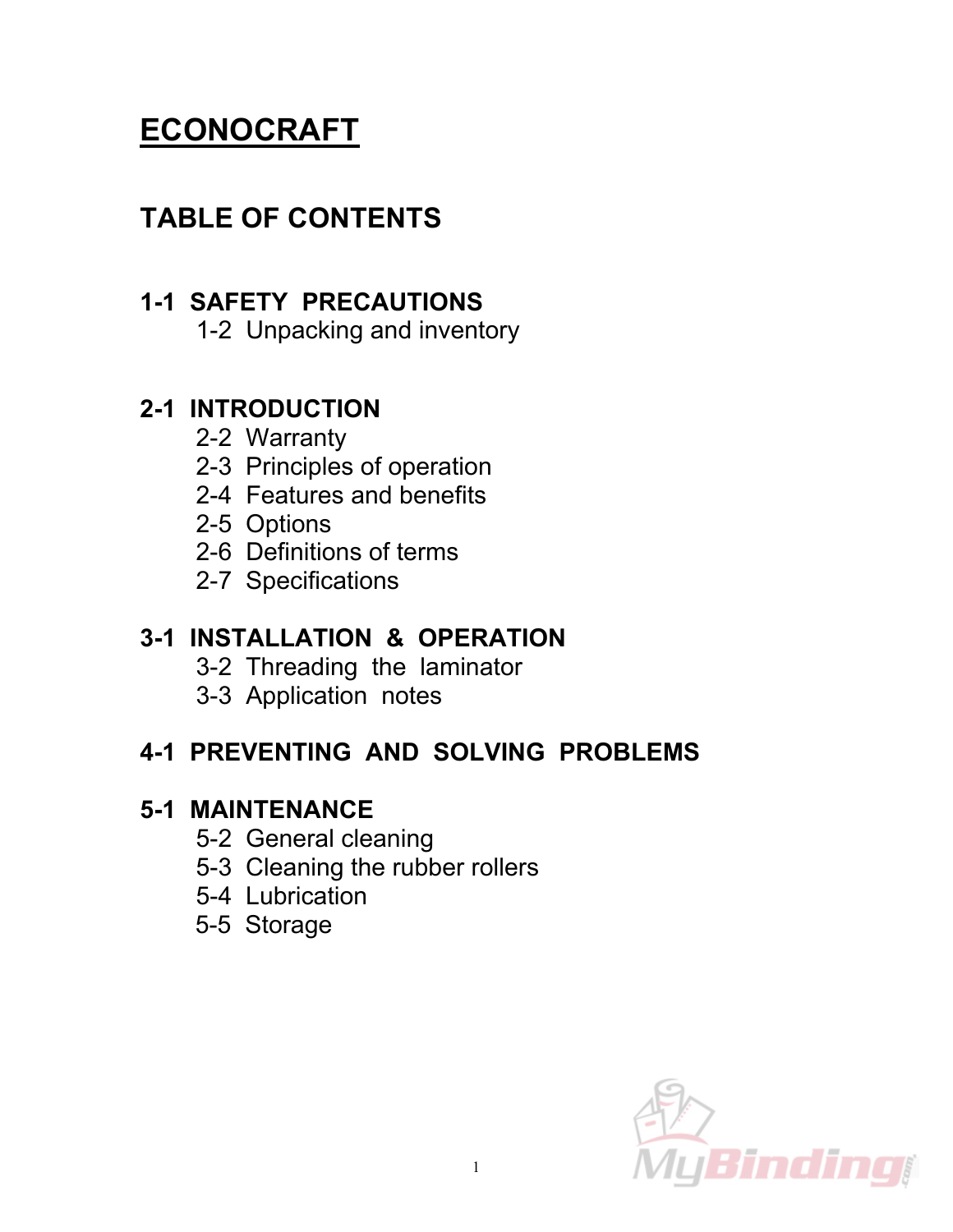| Hand Crush/Force From Above<br>$\overline{1}$ .                     | LAB35         |
|---------------------------------------------------------------------|---------------|
| General Danger<br>$\overline{2}$ .                                  | LAB52         |
| $\overline{3}$ .<br>Arm Entanglement                                | LAB51         |
| Cutting of Fingers or Hand/Straight Blade (large)<br>$\overline{4}$ | LAB54         |
| Hand Entanglement/Chain Drive<br>5.                                 | LAB36         |
| International "Hot" Warning<br>6                                    | <b>LAB100</b> |
|                                                                     |               |
| <b>Electrical Hazard</b><br>7.                                      | LAB43         |
| <b>International Ground</b><br>8.                                   | LAB79         |

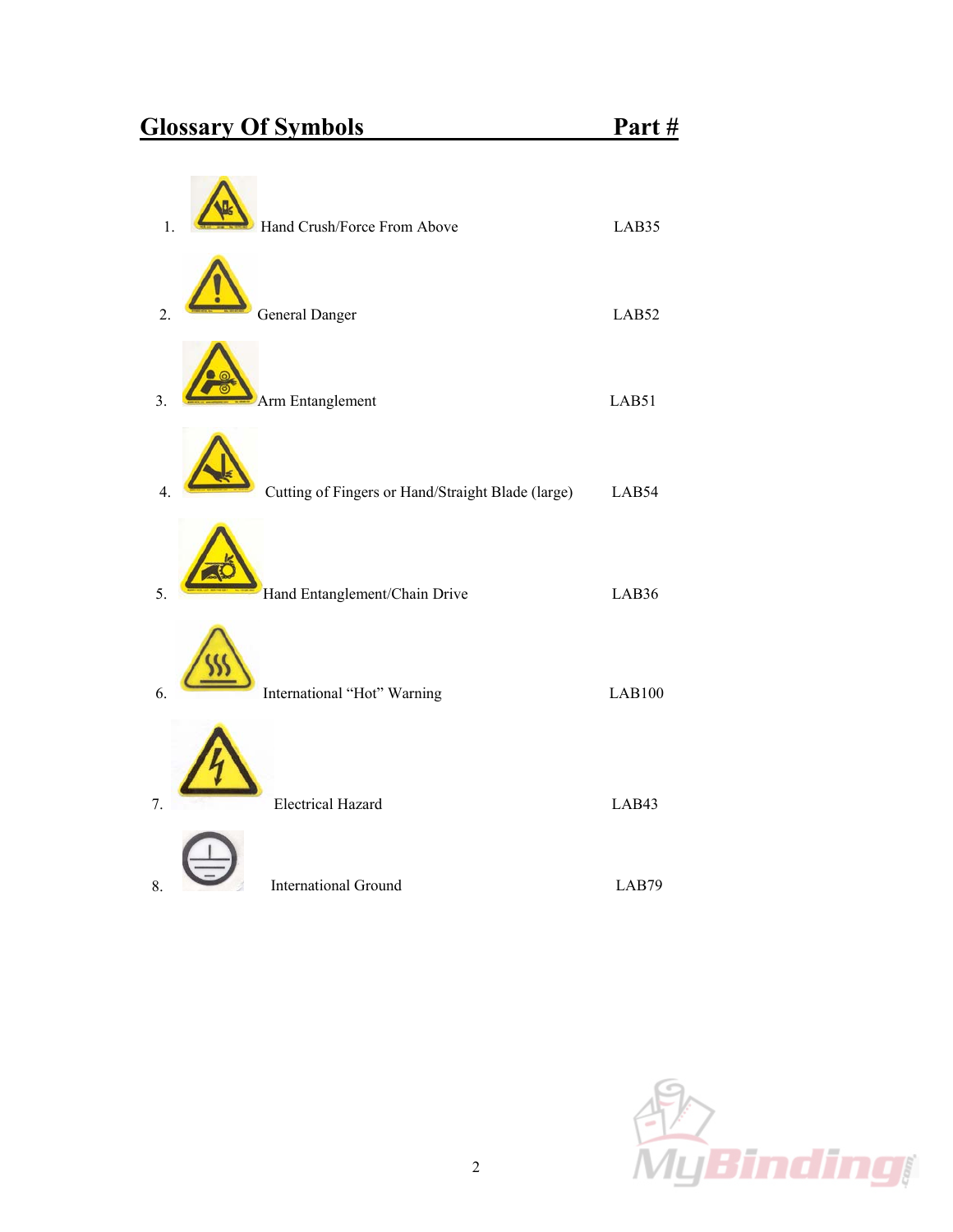#### **1-1 SAFETY PRECAUTIONS**

**DO NOT OPERATE THIS MACHINE UNTIL YOU HAVE READ AND FULLY UNDERSTOOD THE FOLLOWING SAFETY PRECAUTIONS.** 

#### **\*If the equipment described in this manual is used in a manner not specified by the manufacturer, the protection provided by the equipments safety devices may be impaired**

**1. Never operate this machine without reminding yourself that a laminator is a powerful and potentially dangerous tool. If misused, used carelessly, or used without observing the rules of safe operation, very serious injury can result.** 

**2. Never operate this machine without all guards, housings, safety shields, stop switches or other safety devices in place and fully operational.**

**3. Never operate this machine unless you have been fully trained and have received and understood all operating instructions. Make sure you know how the machine works and how it is controlled.**

**4. Never operate this machine if it is not working properly or if you notice any abnormality in its performance.**

**5. Never tamper with, rewire, or bypass any control or safety device on this machine.** 

**6. Always keep all parts of your body and clothing clear of the rollers when the power is on.**

**7. Never attempt to clean the laminating rollers when the power is on.**

**8. Never remove the machine housing or attempt any kind of maintenance without disconnecting power to the unit.**

**9. Always be sure all persons are clear of the machine before advancing or reversing the pressure rollers, especially when multiple operators or observers are present.**

**10. Never wear loose clothing, ties, jewelry or any item which could be caught in the rollers or machinery when operating the machine. Operators with long hair must put their hair up before running the machine.**

**11. Always keep your hands clear of any slitter mechanism or blade except when the power is off and you intend to adjust the mechanism or change a blade.**

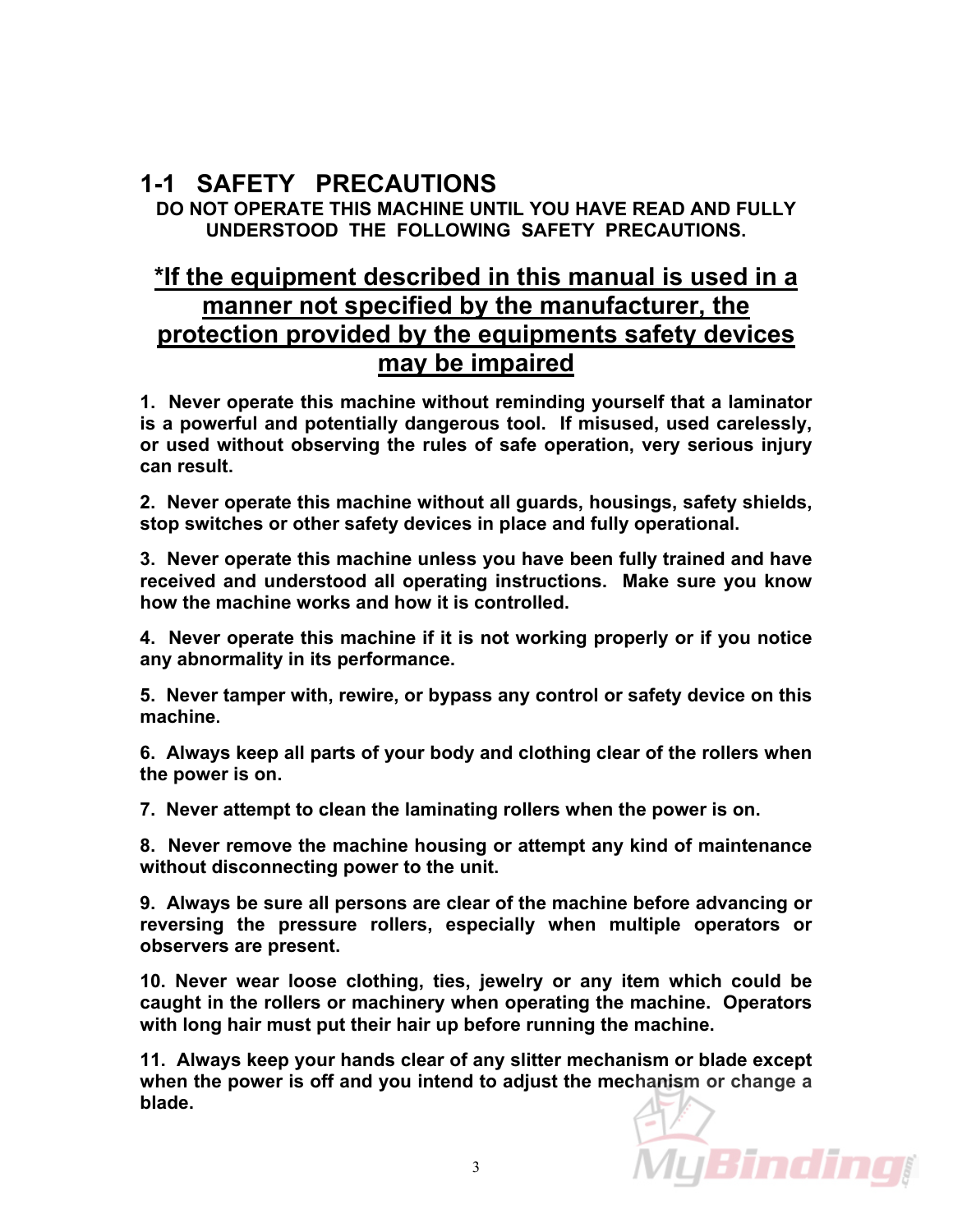**NOTICE TO EMPLOYER: A copy of these safety precautions must be given to all operators, set-up personnel, maintenance people, and supervisors of this machine. A copy should also be hung on the machine readily accessible and visible to the operator. Additional copies are available upon request.** 

**IMPORTANT: Where a language barrier or insufficient schooling would prevent a person from reading and understanding these safety precautions, you should either translate this information or have it read or interpreted to the person, and get assurance that it is understood.** 

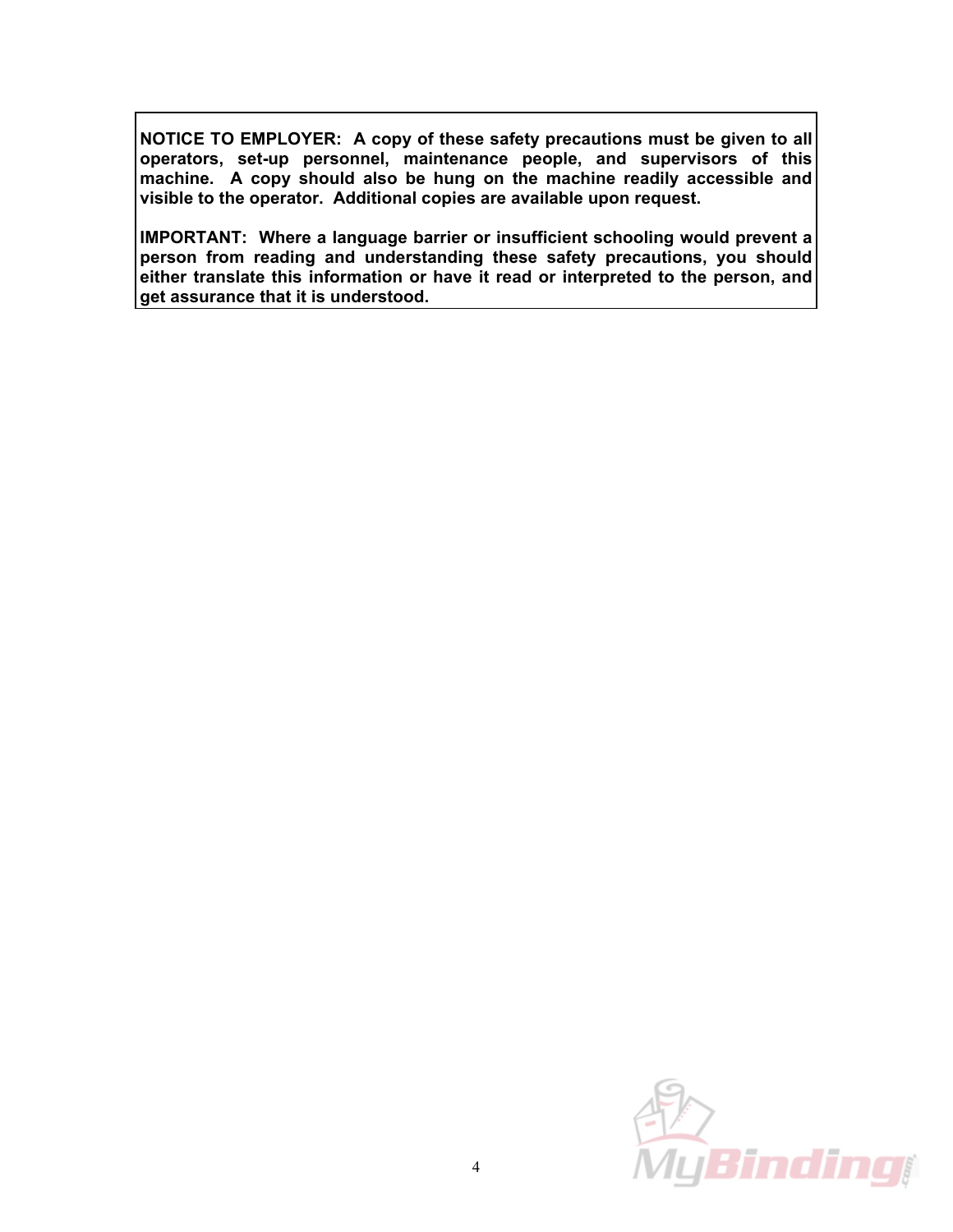## **1-2 UNPACKING AND INVENTORY**

The laminator arrives fully assembled, except that some parts such as feed trays may be packed off the machine to avoid shipping damage. Upon arrival, inspect the unit immediately and thoroughly using the packing list that accompanies the shipment. Please follow these steps to correct any problem with your shipment. Ledco Inc. cannot accept any responsibility for damage or loss unless you notify us within ten days of receipt of shipment and follow these procedures:

#### **BREAKAGE OR DAMAGE**

It is imperative that any shipping damage is reported and a claim is filed with the delivering carrier immediately upon receipt of damaged shipment. The procedure for reporting damage depends on the method of shipment. Please note damage on bill of lading.

#### **FREIGHT, EXPRESS, or TRUCK DELIVERY**

According to the contract terms and conditions of the carrier, the responsibility of the shipper ends at the time and place of shipment. The carrier then assumes full responsibility for the shipment.

1. Notify Ledco **IMMEDIATELY**.

 2. Hold damaged goods with container and packing for inspection by the examining agent. Ledco will arrange the inspection.

#### **DO NOT RETURN ANY GOODS TO LEDCO PRIOR TO INSPECTION AND AUTHORIZATION BY LEDCO.**

3. Submit a copy of the inspector's report to Ledco. Ledco will file the claim with the carrier. Ledco will replace your machinery if necessary. You will be credited for the damaged machinery when the claim is processed.

#### **SHORTAGE**

 1. Check the packing list notations. The apparent shortage may have been marked as an intentional short-shipped (back-ordered) item.

 2. Re-inspect the container and packing material, particularly for smaller items.

 3. Make certain that the item was not removed by unauthorized personnel prior to complete unpacking and inventory.

4. Call us and send immediate, written notification of the shortage.

#### **INCORRECT SHIPMENT**

 1. If the material you receive does not correspond with your order, notify Ledco immediately. Include the order number and item(s).

2. Hold items until return instructions are received.

**RETURNS:** DO NOT RETURN DAMAGED OR INCORRECT ITEMS UNTIL YOU HAVE RECEIVED SHIPPING INSTRUCTIONS AND AN AUTHORIZATION NUMBER FROM LEDCO.

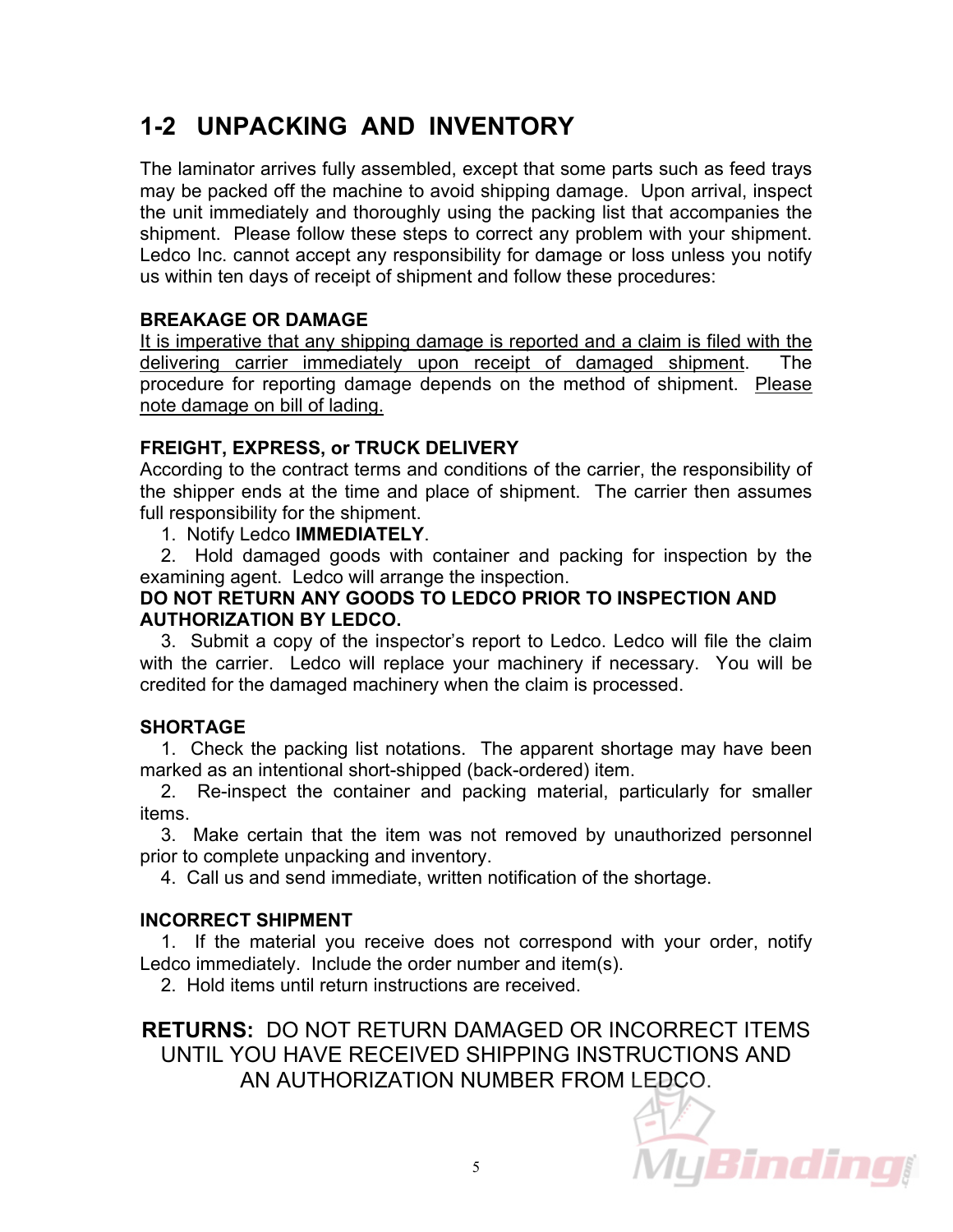## **2-1 INTRODUCTION**

The ECONOCRAFT is designed to provide quality lamination of a wide range of papers and materials up to  $\frac{1}{2}$  inch thick. Common applications include:

- transfer tape applications
- digital imaging
- vinyl application to sign blanks
- mounting and overlaminating
- one sided over lamination

Options include slitter attachment, bottom supply roll, and roll feed assembly kit.

**To assure the best performance from your new laminator, please follow the safety, installation, operation, and maintenance instructions in this manual. Read the manual before using the laminator. Keep the manual with the machine and periodically review the instructions. The manual also contains warranty and parts information.**

We take this opportunity to thank you for selecting the ECONOCRAFT laminator and to assure you of our commitment to your satisfaction with our products.

As you unpack your new laminator, please complete the following information. Always have this information ready when calling.

Dealer Where Purchased  $\Box$ 

Installation Date extending Serial # (located on outer rear right housing by power cord)

**WARNING: The laminator should not be operated without the Plexiglas safety shield.** 

*MISE EN GARDE: Ne pas utiliser la machine à plastifier sans son écran protecteur en plexiglass.* 

*ADVERTENCIA: No utilice el plastificado sin tener el protector de plexiglass en su lugar***.** 

> Ledco Inc. • 4265 North Main Street • Hemlock, NY 14466 Fax 585-367-2978 • Phone 585-367-2392 Web: ledcoinc.com E-mail: ledco@ledcoinc.com

MyBinding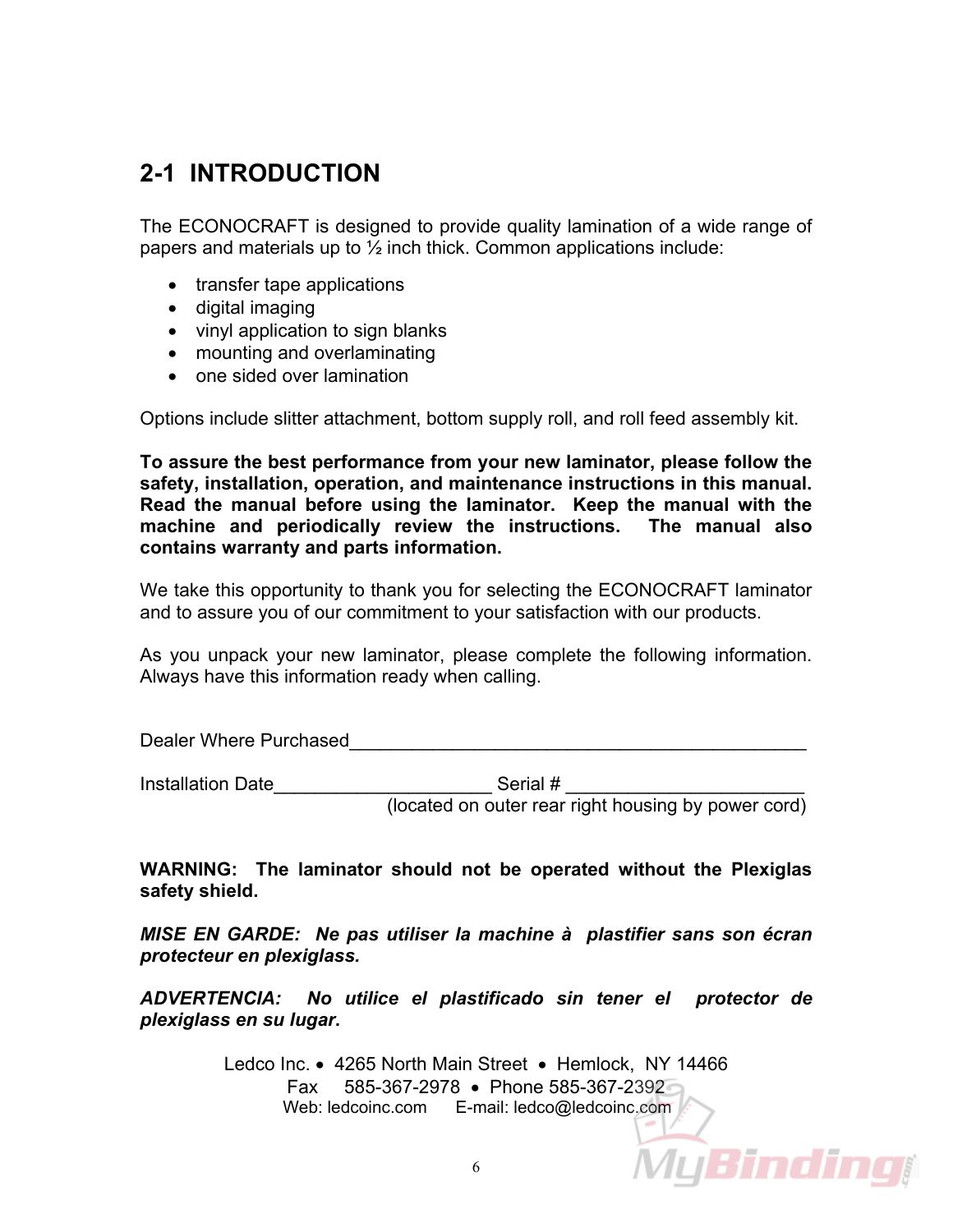## **2-2 WARRANTY**

This laminator is guaranteed against defects in material and workmanship for a period of two years after date of shipment. Defective parts will be replaced without cost within the warranty period, provided the laminator has not been abused, altered or operated contrary to instructions. Ledco Inc. shall not be liable for any alterations or repairs except those made with its written consent.

This obligation under warranty shall not extend to the following:

- The adjustment or replacement of parts which are the normal responsibility of the owner. For example, rubber rollers, scratched or chipped paint, loose fasteners (screws, nuts, etc.), or other items that show wear under normal use; i.e. "normal wear parts."
- Normal operating adjustments to speed, tension, etc.
- Parts that are not manufactured by Ledco Inc. If these items are warranted by the individual manufacturer, their warranty is, in turn, passed on to the original purchaser of the laminator. Ledco Inc. does not incur any obligation or liability as a result of the warranties which are the sole responsibility of the appropriate individual manufacturer.

Any laminator which proves defective during the warranty period may be returned to Ledco Inc. unless it is decided that the necessary repairs can be made during a service call. Notice of the defect should be submitted in writing or by phone to Ledco before any steps are taken to repair or return the machine. tel: 585-367-2392 • fax: 585-367-2978

If the machine is returned, the following should accompany it:

- Customer name, address and phone number
- Written particulars regarding the malfunction
- Date of Installation
- Serial number of the machine.
- **All returns must have a return authorization number on the outside of the shipping container.**

#### Send all returned equipment freight **PREPAID** to: **Ledco Inc., 4265 North Main Street, Hemlock, NY 14466**

If your machine needs servicing after the warranty has expired please contact your dealer. Ledco Inc. does offer technical support if your dealer is unable to assist.

This warranty is expressly in lieu of all other warranties expressed or implied, including the warranties of Merchantability and Fitness For Use and of all other obligation or liabilities of Ledco Inc., and said company neither assumes nor authorizes any other person to assume it for any other obligation or liability in connection with the sale of this laminator except as provided for above.

Further, this warranty will not apply to any machine or part thereof which has been damaged as a result of an accident or as a result of the abuse, misuse, or neglect of the machine. The warranty is also void if the laminator has been altered or repaired by any other than an authorized repair facility or dealer. If you have any questions about this warranty, contact Ledco. Phone: 585-367-2392 Fax: 585-367-2978

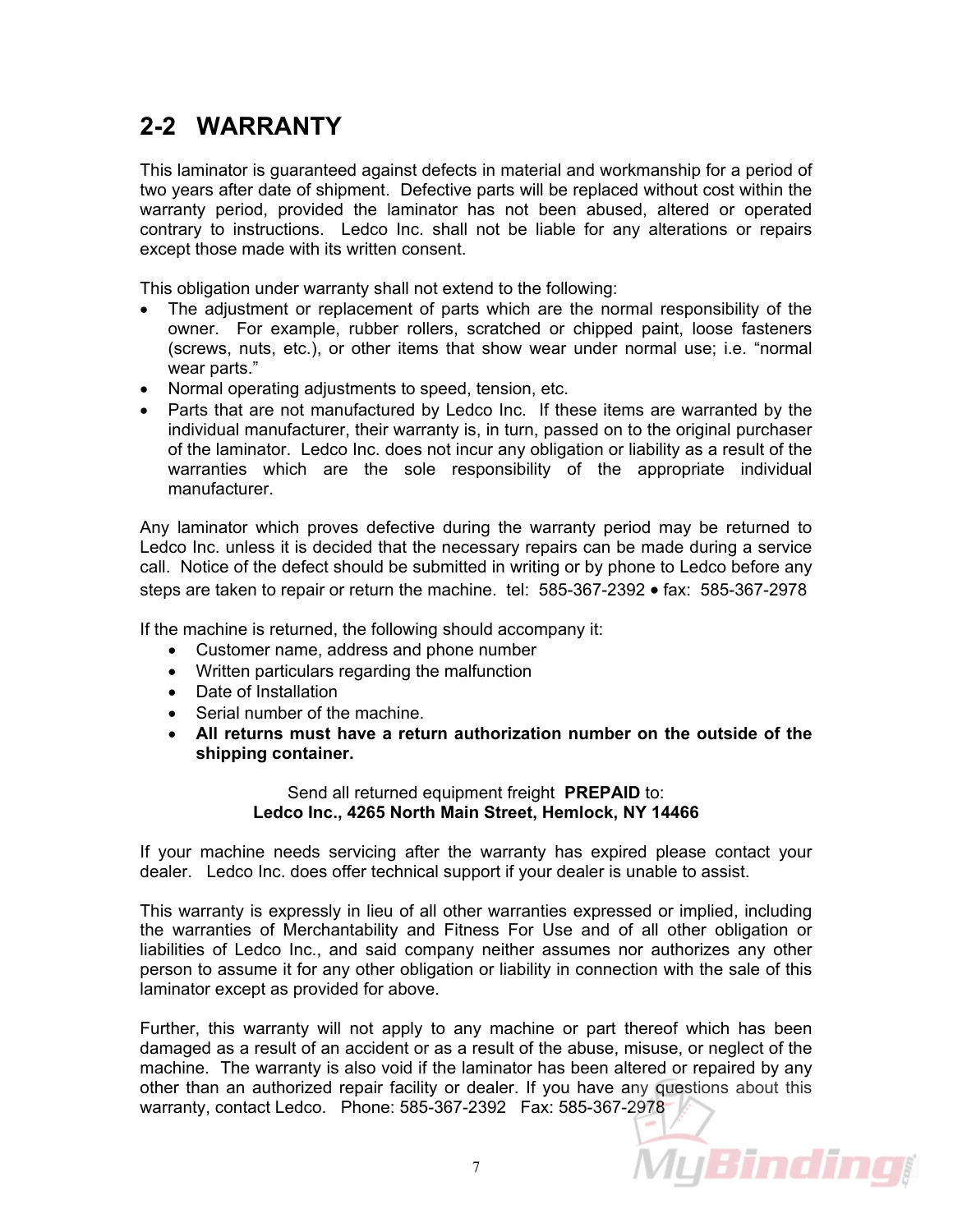## **2-3 PRINCIPLES OF OPERATION**

The Econocraft pressure-sensitive roll applicator automates the application of transfer tape and other pressure-sensitive adhesive (PSA) tapes or films. The Econocraft conveniently and easily applies transfer tape to weeded vinyl, transfer-taped vinyl to sign blanks, and will apply clear PSA overlaminates to finished signs or promotional materials. Econocraft applicators are ideal for mounting applications and can accept substrates up to  $\frac{1}{2}$  inch thick.

Designed for sign and graphics applications, Econocraft machines are used in many settings including sign shops, photo-finishing labs, reprographics shops and manufacturing plants.

Jobs such as applying vinyl to sign blanks or putting transfer tape on vinyl signage are very labor intensive. As the material gets wider and longer, the labor costs become disproportionately high. Bubbles and wrinkles are introduced and waste increases. Some jobs require the additional time and mess of liquid application.

When signage is ruined during the taping or application process, the cost of recutting, re-weeding and reapplying will usually take all the profit out of a job. Whether it Is transfer tape, vinyl, sandblast or acid resist tape, pre-masks, adhesive film, clear polyester, or other pressure-sensitive material, an Econocraft applicator will put it down effortlessly with no bubbles or wrinkles.

Using an Econocraft is much easier than doing the same work by hand. Fast and versatile, it requires little instruction for you to be up and running. Supply roll tension is controlled with knobs. Econocraft applicators are forgiving. They will apply most materials under a wide range of speeds and pressure or tension settings.

The Econocraft is a heavy-duty commercial laminator designed for the most rigorous and demanding jobs and workloads.

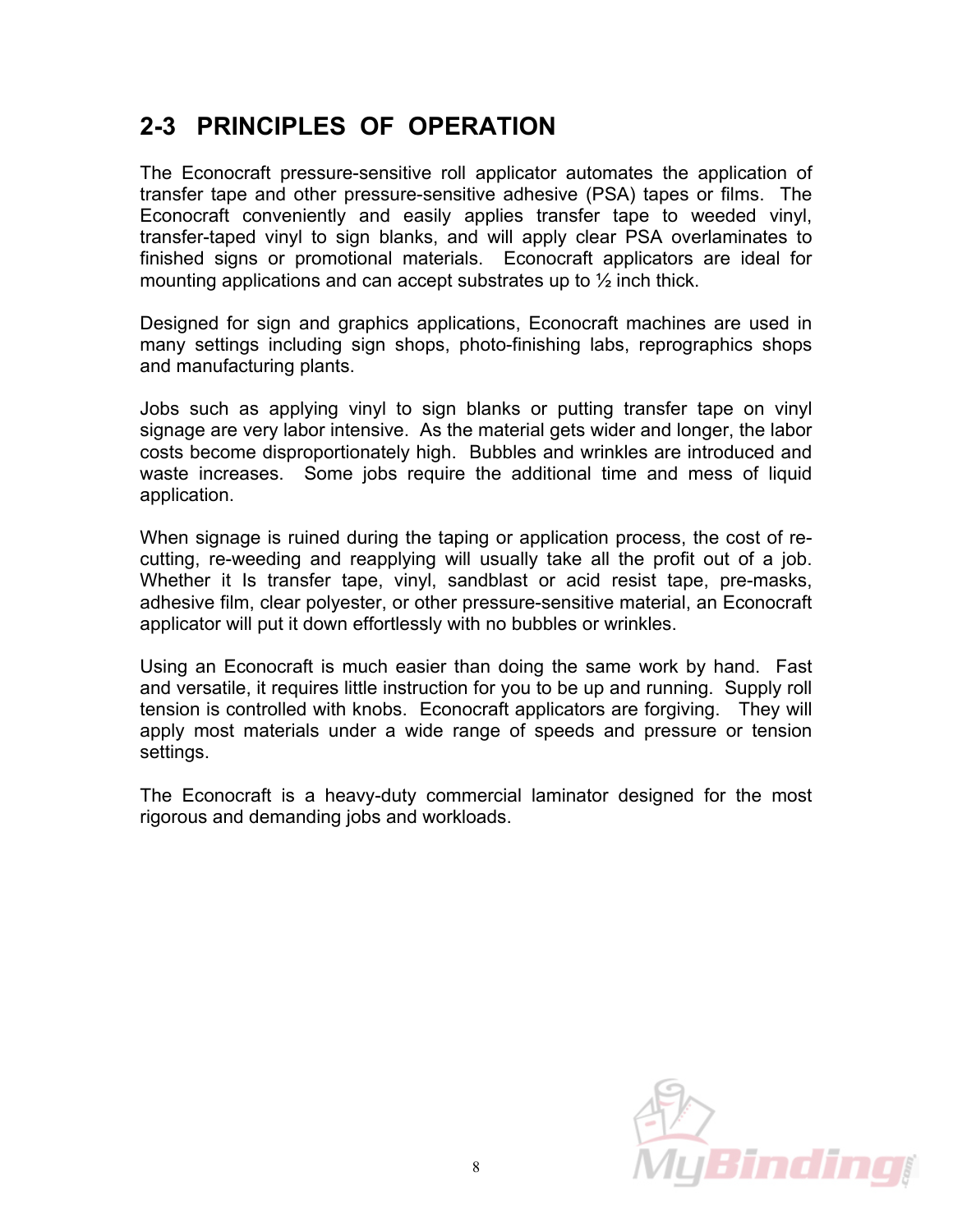# **2-4 FEATURES & BENEFITS**

Your new machine has many standard features and accompanying benefits that set it apart from other laminators:

- **A scrap rewind** with an adjustable clutch takes up the release liner found on many pressure-sensitive films.
- **Roller bearings** with alloy construction and high quality motors insure a long and trouble-free life for these machines.
- **The laminating roller opening** is adjustable in seconds and allows operators to work with different thickness materials.
- **A variable speed motor control** allows operators to apply different materials to different substrates.
- **The feed tray** is non-ferrous, so magnetic materials may be applied.
- **The supply roll tension knobs** are important because without some supply roll tension, most films and tapes will wrinkle during application.
- **A reverse drive switch** makes it simple to back material out of the laminating rollers or correct material wraparound.
- **A foot pedal** is now a standard feature that frees hands to align and feed work.
- **A stand** is included with removable castors.
- **A safety shield** with electronic interlock prevents operation of the machine if the guard and the feed tray are not in place, protecting operators and other employees.
- **Two emergency stop buttons** with one on each side of the machine will automatically stop the machine when the operator pushes them in.
- **Manufactured in the USA** means quality, better service and faster parts availability.

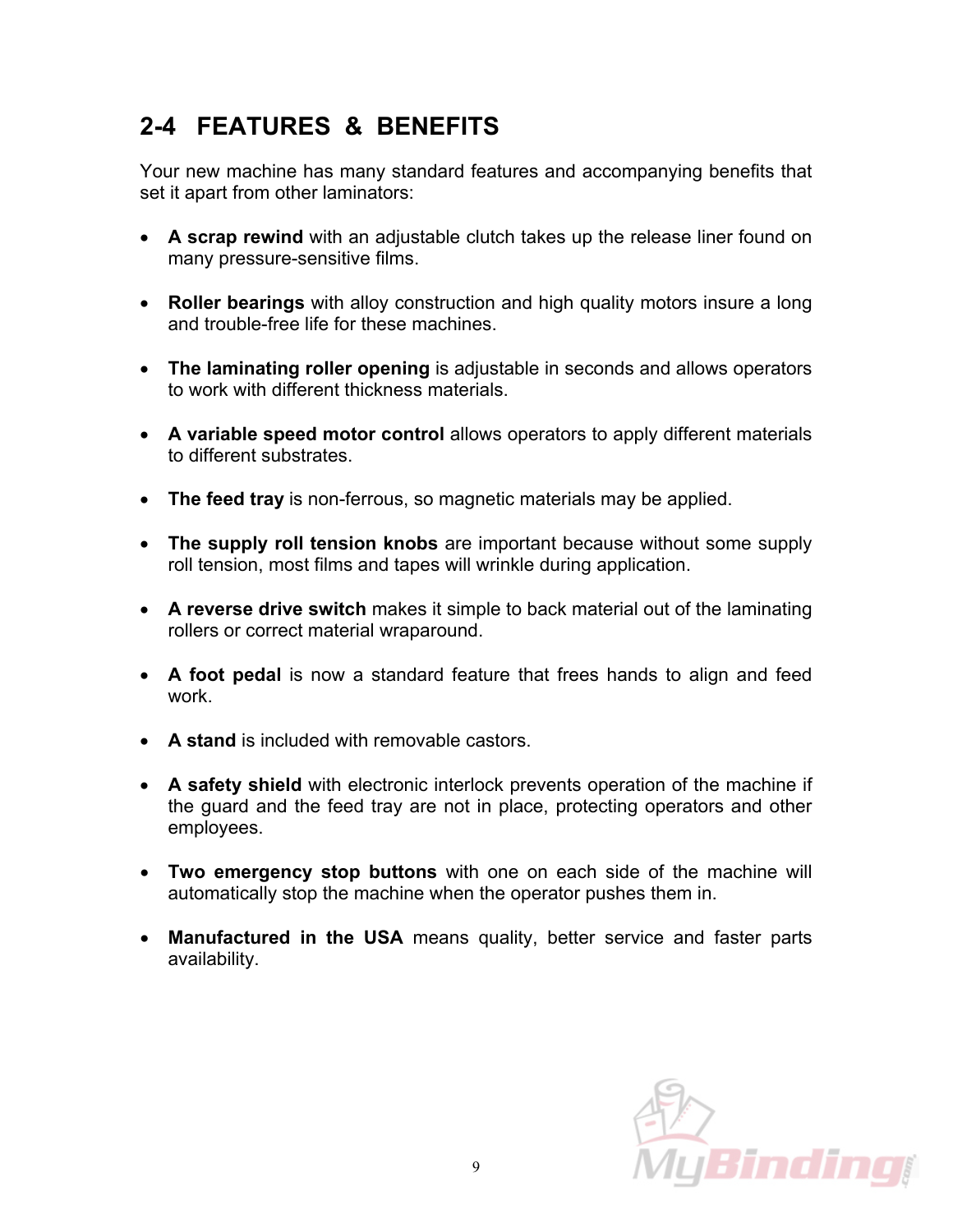# **2-5 OPTIONS**

- **Prefeed Slitter attachment** cuts material on the supply roll for application to narrower substrates, for multiple-up production or for striping.
- **Bottom supply roll feed assembly** can be used when applying film or tape to a long piece of material such as weeded vinyl signage. Tape the material to be covered to a 3-inch supply roll core. Roll the material onto the core so that it is not telescoped. The edges of the material at both ends of the rolls should be even.

Put that core with the material to be laminated on the bottom roll feed mandrel and line it up with the tape or film on the top supply roll mandrel. Once the two webs (widths) of material are squared and aligned to each other, they will stay aligned for the entire run.

The bottom roll feed mandrel is also useful when applying tape or film wider than the materials being covered. In this case, put a roll of "sacrifice" paper (such as wrapping paper) on the bottom roll feed mandrel. The roll of "release paper" should be wider than the tape or film. This width allows the tape or film on either side of the material being laminated to stick to the paper. The "release paper" serves to keep adhesive off the bottom laminating roller, prevent wraparounds on the bottom laminating roll, and to keep adhesive from sticking to the exit table, which would ruin the job as material jams against the stoppage. The signage or other material can then be trimmed out of the sandwich formed by the tape or film and the release paper.

In other jobs where the tape or film is not wider than the material being covered, it is advisable to overlap pieces or put scrap paper between pieces to serve as "release paper" for the reasons listed above. Scrap paper can also be used at the beginning and end of a job for the same purpose.

• **Roll Feed** The roll feed option allows you to feed a roll of substrate through the laminator when using the lower supply roll for either release paper or another laminate. This option attaches directly to the feed table.

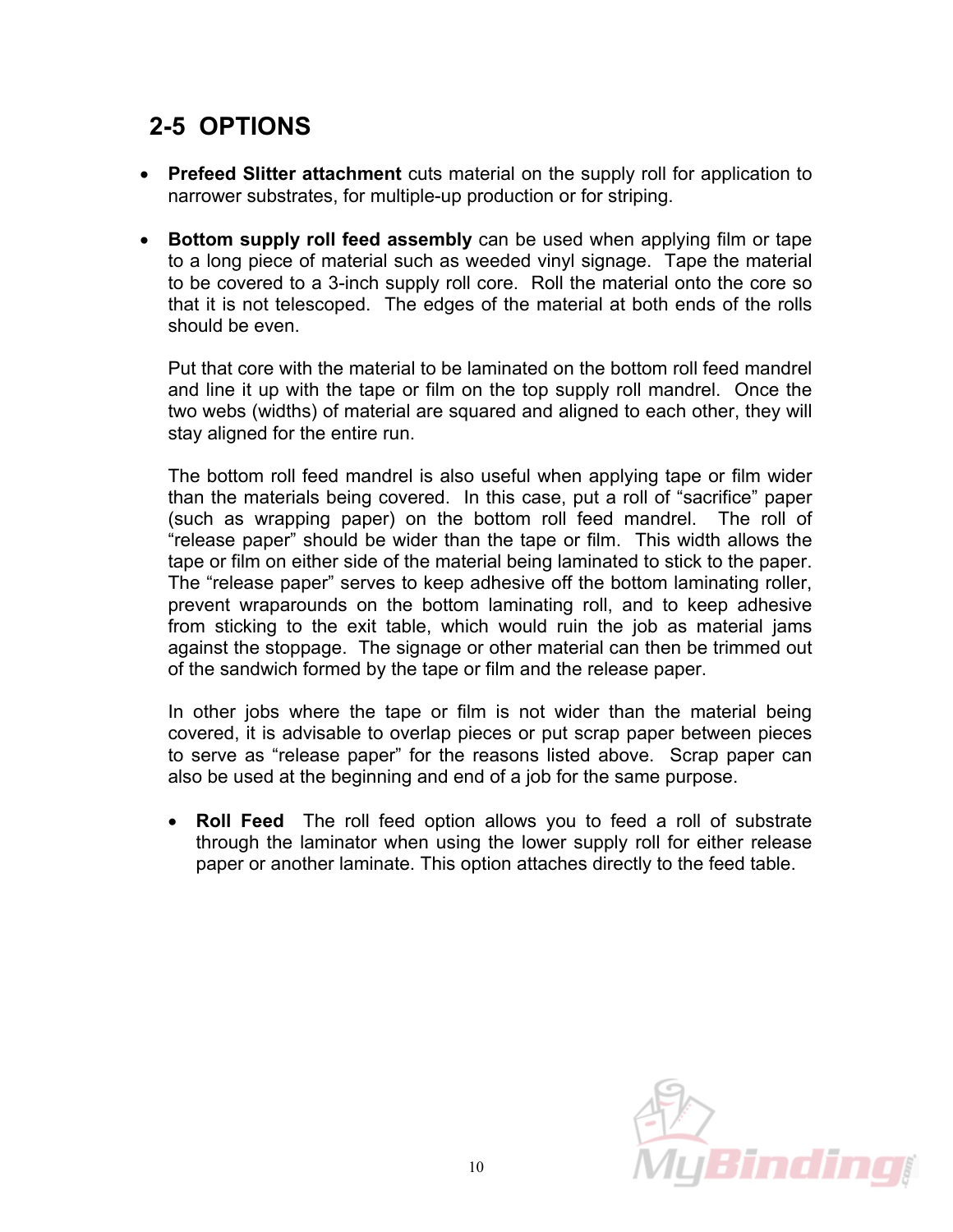## **2-6 DEFINITIONS OF TERMS**

- **PSA** stands for pressure-sensitive adhesive, used for cold mounting of images and for cold application of vinyl and clear overlaminates.
- **Vinyl** is the base or outer protective layer of many cold/PSA overlaminates.
- **Acrylic** is the type of adhesive most often used on vinyl and other types of cold films.
- **Substrate** literally means under-layer. It can refer to material we print on, or it can refer to the board we use to mount an image
- A **web** is the unwinding width of plastic coming off a supply roll, or the continuous flow of laminate coming out the back of the laminator.
- The **nip** is the line where the two laminating rollers meet and lamination takes place.

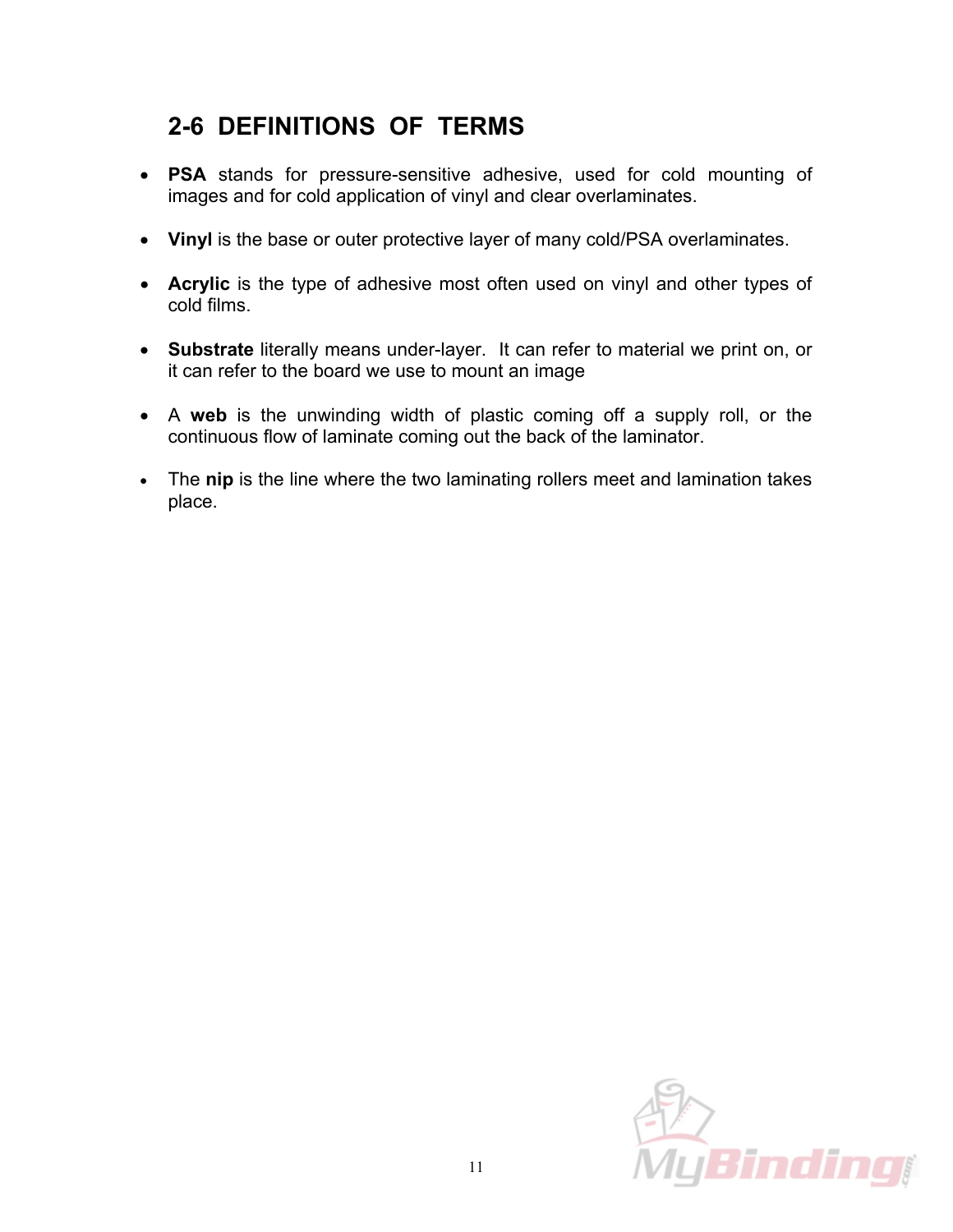# **2-7 SPECIFICATIONS**

| Max. lamination width/E60<br>Max. lamination width/E44 | 60"<br>44"                 |
|--------------------------------------------------------|----------------------------|
| Variable speed                                         | $1-25$ fpm                 |
| Laminating roller diameter                             | 3"                         |
| Supply roll core size                                  | 3"                         |
| Recommended film thickness                             | 1 mil and up               |
| Max laminating thickness                               | $\frac{1}{2}$ "            |
| Dimensions with stand/E60<br>Dimensions with stand/E44 | 80L 50H 34W<br>63L 48H 27W |
| Shipping dimensions/E60<br>Shipping dimensions/E44     | 91L 53H 43W<br>71L 53H 43W |
| Shipping weight/E60<br>Shipping weight/E44             | 805 lbs<br>700 lbs         |
| Motor                                                  | $1/4$ HP DC                |
| Electrical                                             | 110V<br>220V<br>3 amps     |

(specifications are subject to change without notice)

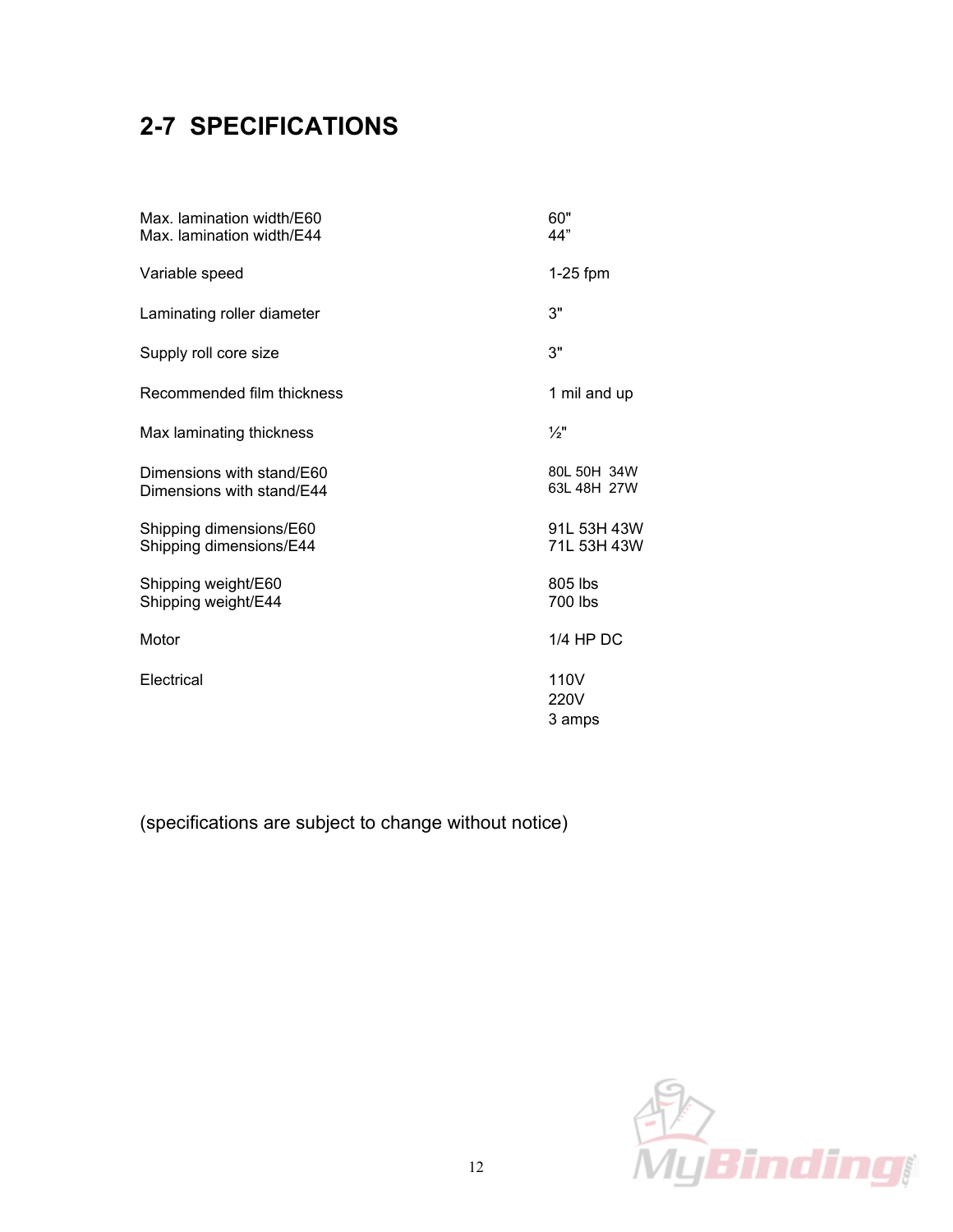

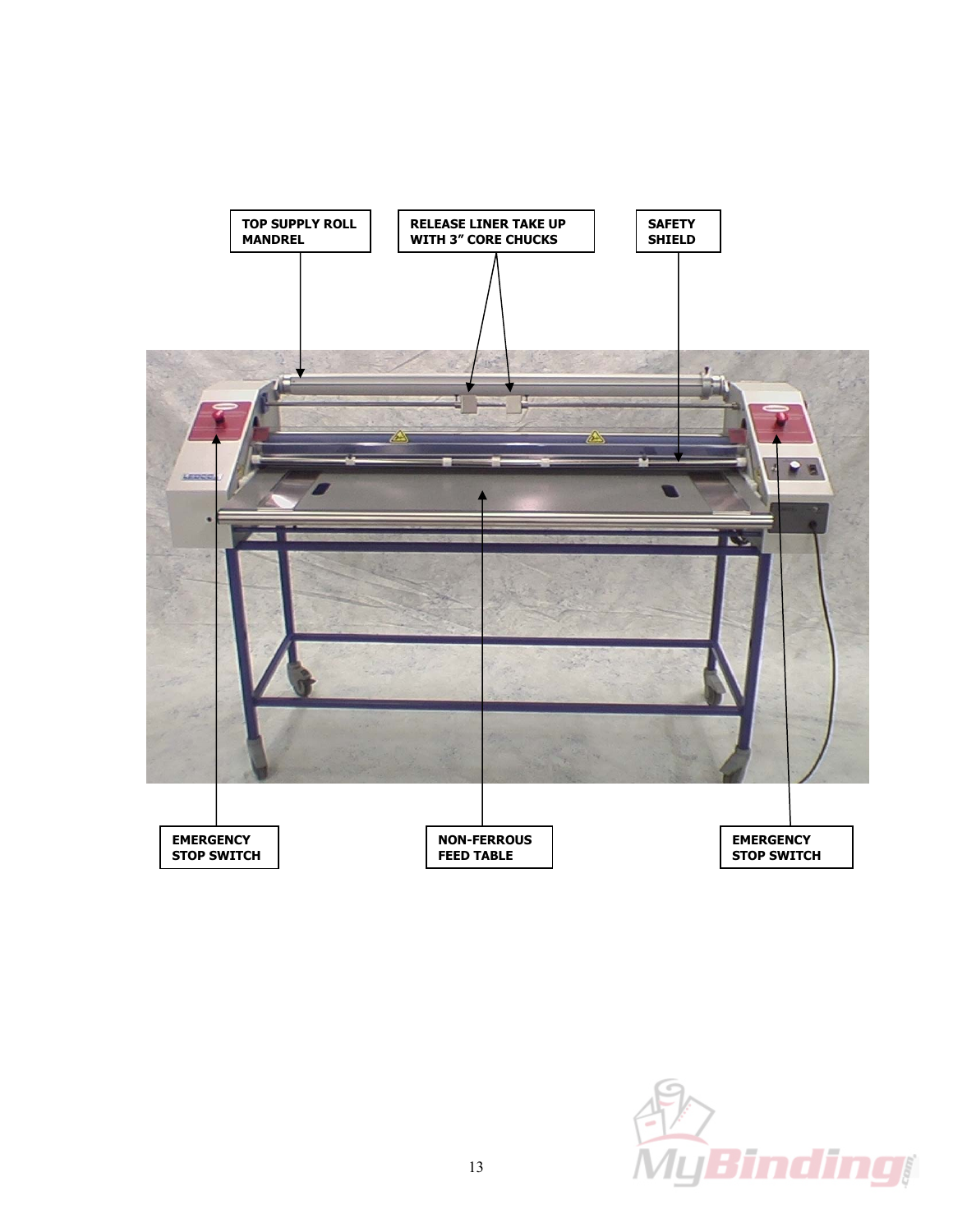## **3-1 INSTALLATION AND OPERATION**

With the laminator positioned on an unobstructed, level surface and always with easy access to the main power switch or circuit breaker, perform the following check before putting the laminator into service.

1. Install supply roll mandrel and scrap rewind mandrel (a spare 3" cardboard or plastic core) into their respective positions as shown in the familiarization illustrations.

2. Place safety shield down, toward rubber rolls.

3. Check both EMERGENCY STOP BUTTONS. They should be in the up position. If buttons are depressed, turn clockwise slightly until they pop up. In the event of any emergency depress the stop button closest to operator to stop machine.

4. Insert the feed tray into the slots of the feed table mounting brackets located at mid level on the insides of both side panels and gently push the tray until it seats.

5. Connect the power cord to a suitable power source which conforms to the specified power requirements of the unit.

6. Place the drive switch in the FORWARD position. Gradually rotate the speed control knob clockwise and observe the lamination drive rollers to see that they are moving.

#### **IMPORTANT: RETURN THE SPEED CONTROL KNOB TO ZERO!**

7. Place the drive switch in the OFF position. Locate the forward/reverse switch and place it in the REVERSE position, you will need to pause between positions. Turn the drive switch ON and increase the speed by turning the speed control knob clockwise. The rolls will now rotate in the opposite direction. This feature will allow the operator to correct "wraparound" conditions.

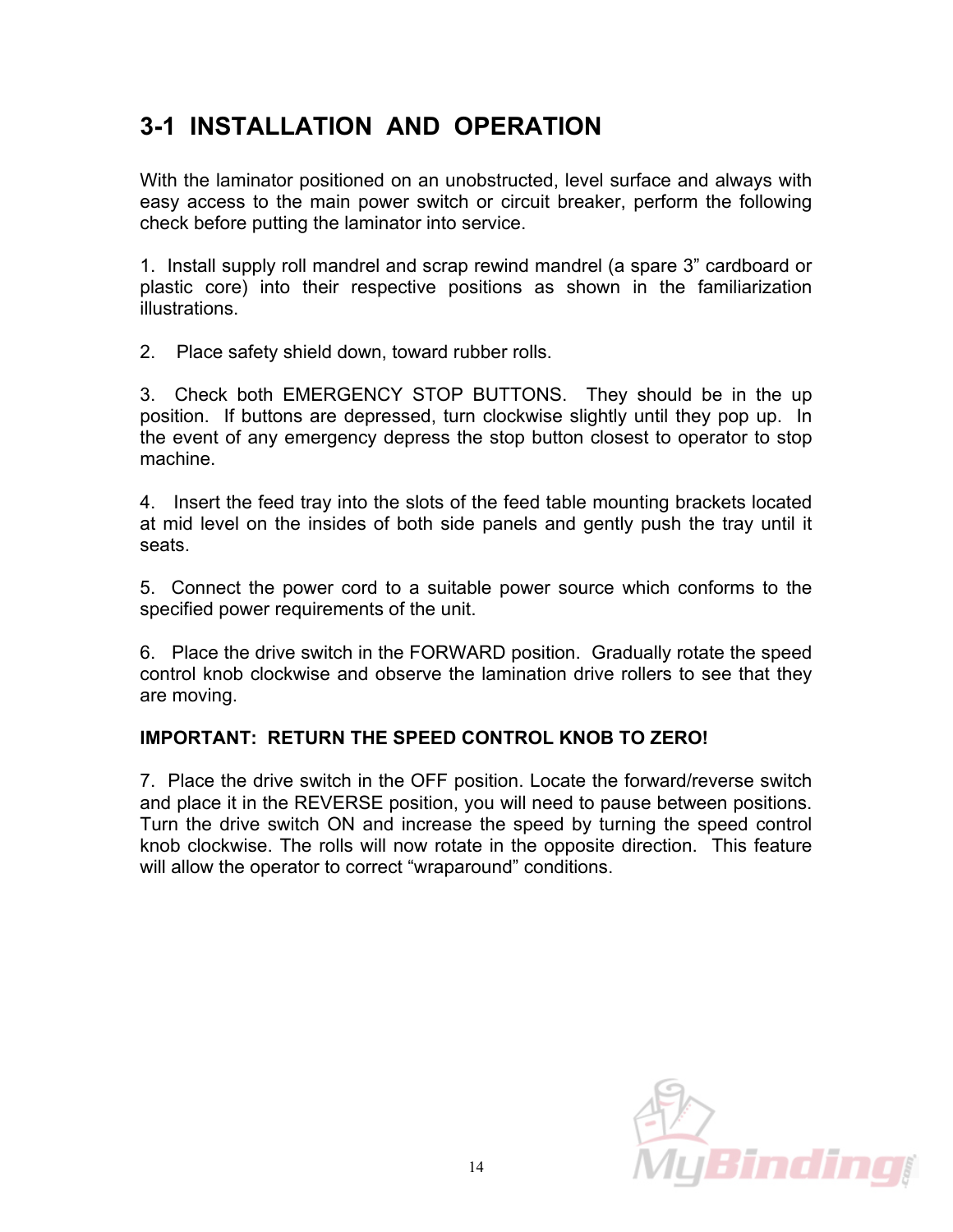

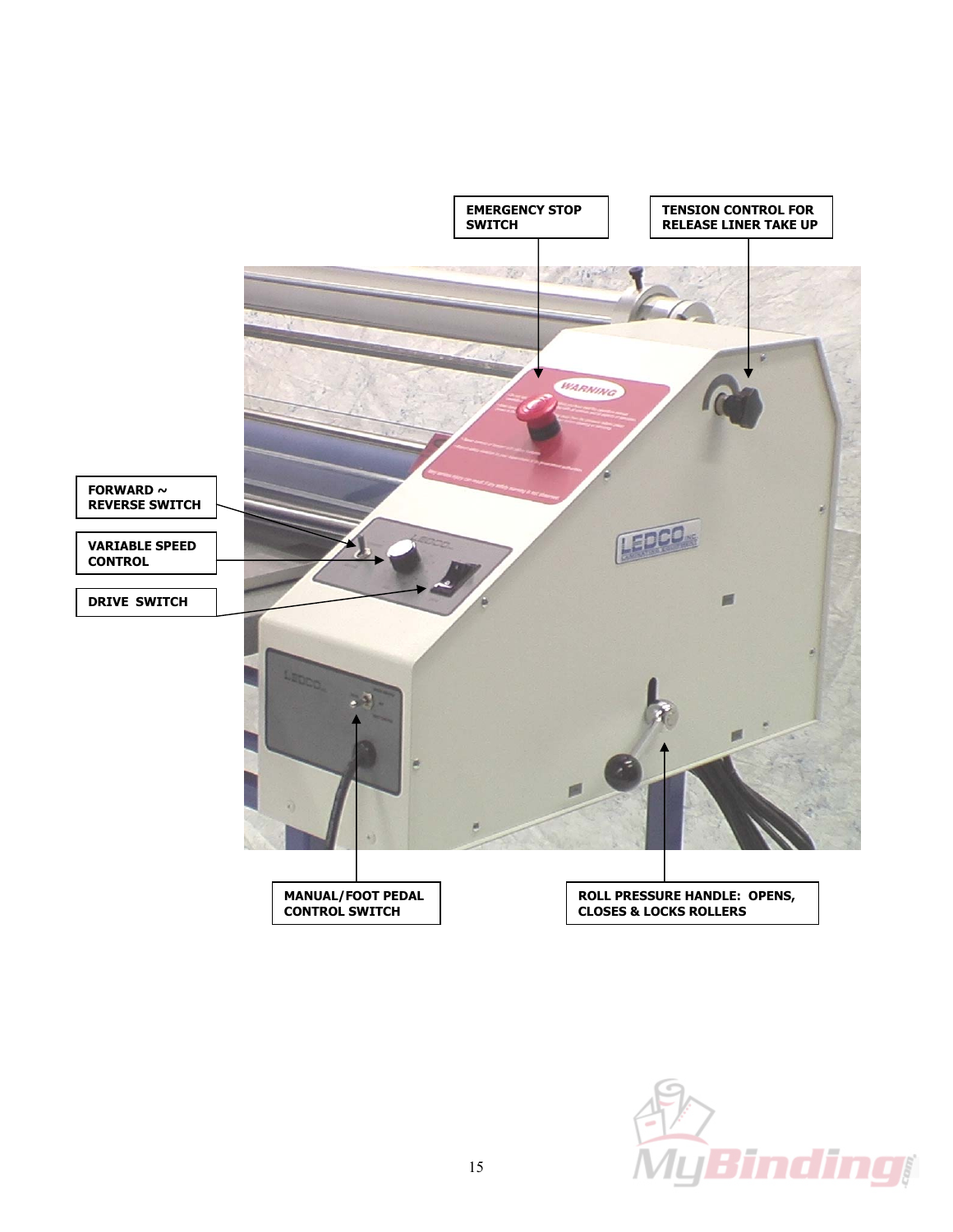## **3-2 THREADING THE LAMINATOR**

**SAFETY NOTICE: Always disconnect power from source before threading laminator to prevent accidental injury to operator.** 

#### **APPLICATION OF OVERLAMINATES:**

1. Remove the supply roll mandrel and the feed tray. The supply roll mandrel is now ready to accept loading of the PSA (pressure sensitive adhesive) material. Slide a roll of film onto the top supply roll mandrel, turning the roll slightly to slide the gripper inside the core. Center the roll. Make sure the adhesive side of the film is facing upwards.

> RIGHT SIDE VIEW OF TOP SUPPLY ROLL



Vly Binding p

ADHESIVE OUT ADHESIVE IN

2. Center the roll on the mandrel and place the mandrel in the top brackets. This is a job best done with two people, even if the roll of film is not very heavy. With a person holding each end of the mandrel, it is easy to put both notch fittings into their respective brackets. Make sure they are both fully seated. Attempting to load the PSA material on the laminator by yourself may result in a back strain or other injury.

3. For easier threading use a scrap paper leader or release paper from the optional bottom roll feeder, preferably the same width or wider than the PSA you are applying. Open laminating rollers and slide the paper through, leaving just enough paper to tack onto the leading edge of your PSA material.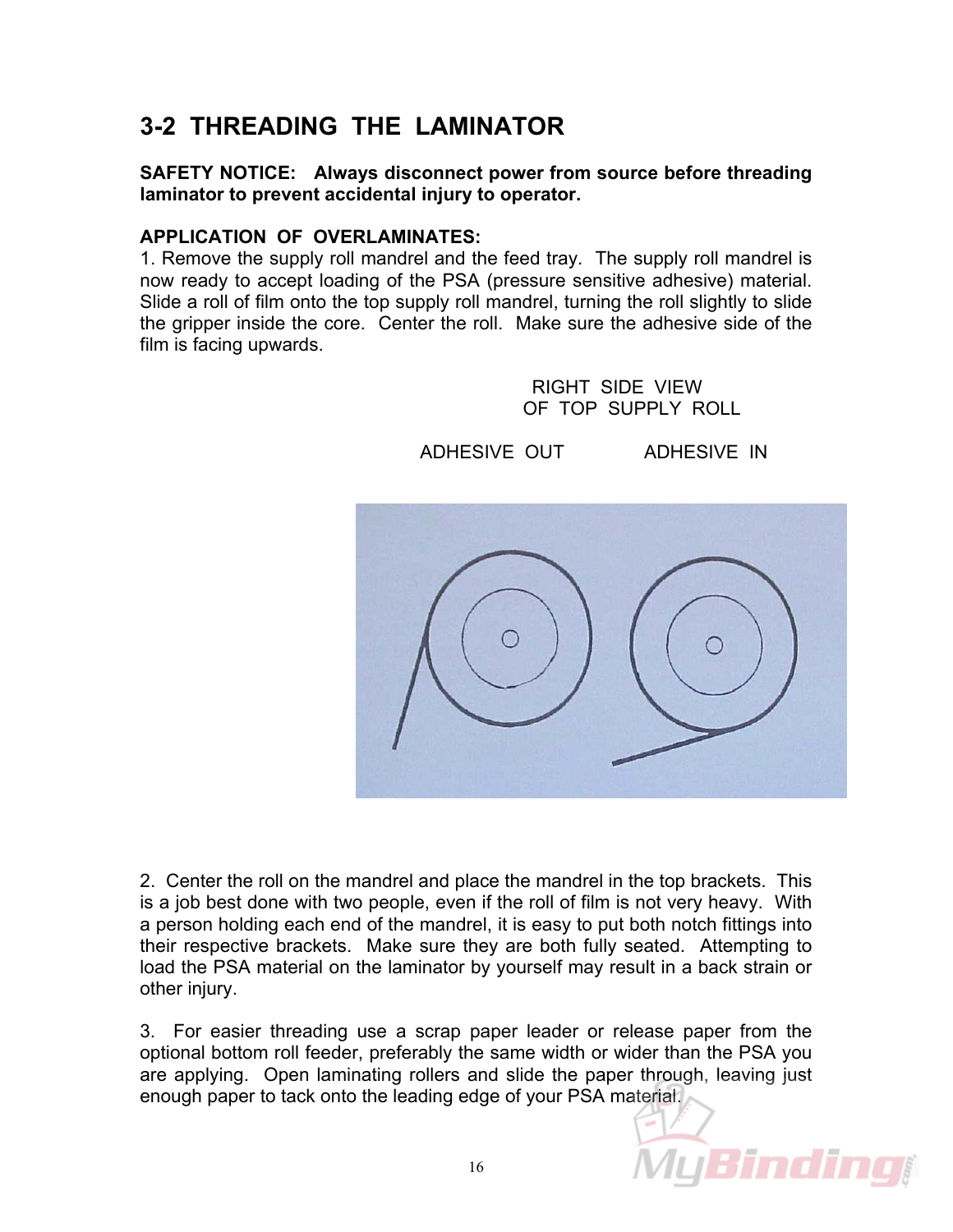



NOTE: The operator rust use a backing paper either from a supply roll of in sheets to prevent adhesive from adhering to the machine

MyBinding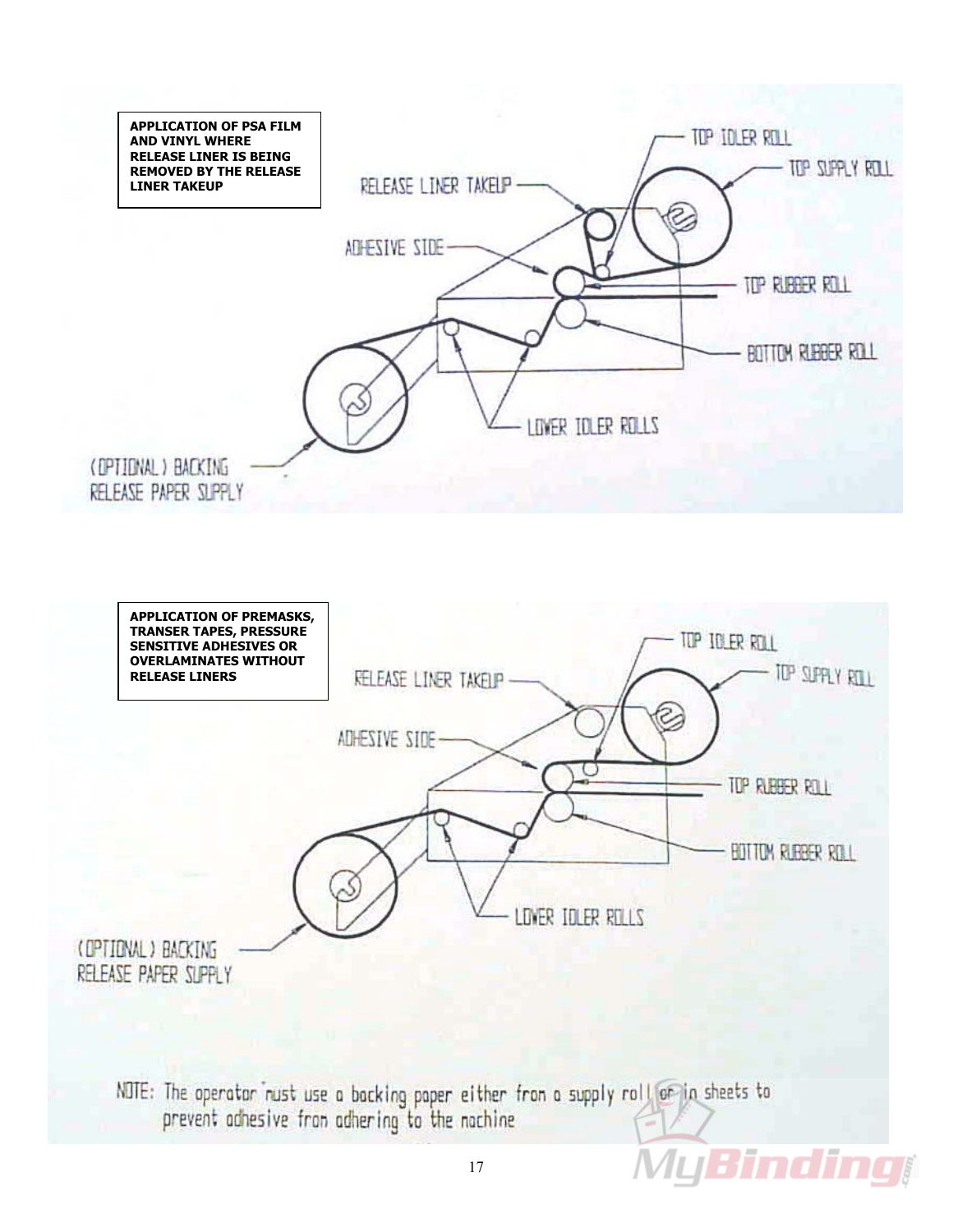4. Make sure when using a PSA with a liner that the film has been threaded underneath the top idler bar (see threading diagram). Separate the liner from the adhesive part of the film and tape the liner to the 3" core mounted on your release liner take-up.

5. Close the laminating rollers and lower the safety shield toward the rollers. Lock the feed table in place.

6. Reconnect power to the laminator.

7. Place the forward/reverse switch in the forward position. Turn the speed control to the zero position. Turn the drive switch ON. Adjust supply roll tension and release liner take-up tension as needed. *NOTE:* **The release liner clutch adjustment knob is located on the upper right side housing denoted by "INCREASE / DECREASE" decal.** 

If a wraparound occurs, place the drive switch in the OFF position and turn the speed control to zero. Place the forward/reverse switch in the reverse position. Turn the drive switch on slowly and increase the speed. The operator will need to alternately reverse, pull, reverse, pull, reverse, pull until the film is free of the wraparound. Use the reverse jog sparingly as too much reverse can create a "reverse wraparound".

**CAUTION: The laminator is designed to be run with the operator directly facing the control panel and feed tray, not at an angle or from the side of the machine. For operator safety, THE SAFETY SHIELD MUST BE IN POSITION WHEN THE MACHINE IS ON or WHEN THE DRIVE SWITCH IS IN THE FORWARD POSITION.**

**MISE EN GARGE: La machine a plastifier est concue pour que l'utilisteur se place directement en face du plateau d'alimentation et des commandes. De plus, pour assurer la securite de l'utilisateur, l'ecran protecteur doit etre releve de facon a recouvrir le sabor chauffant superieur lorsque la machine est sous tension (on) ou que l'interrupteur-moteur est en position de marche avant (forward).** 

**ADVERTENCIA: El plastificador está disenade para funcionar con el operador estando directamente en frente del panel de mando y la bandeja de alimentacion, y no a un angulo, o desde un costado de la maquina. Para mayor sequridad del operador, el protector de seguridad debe estar en su lugar cuando la maquina está** 

**a encendida, o cuando el interruptor de mando está hacia adelante.**

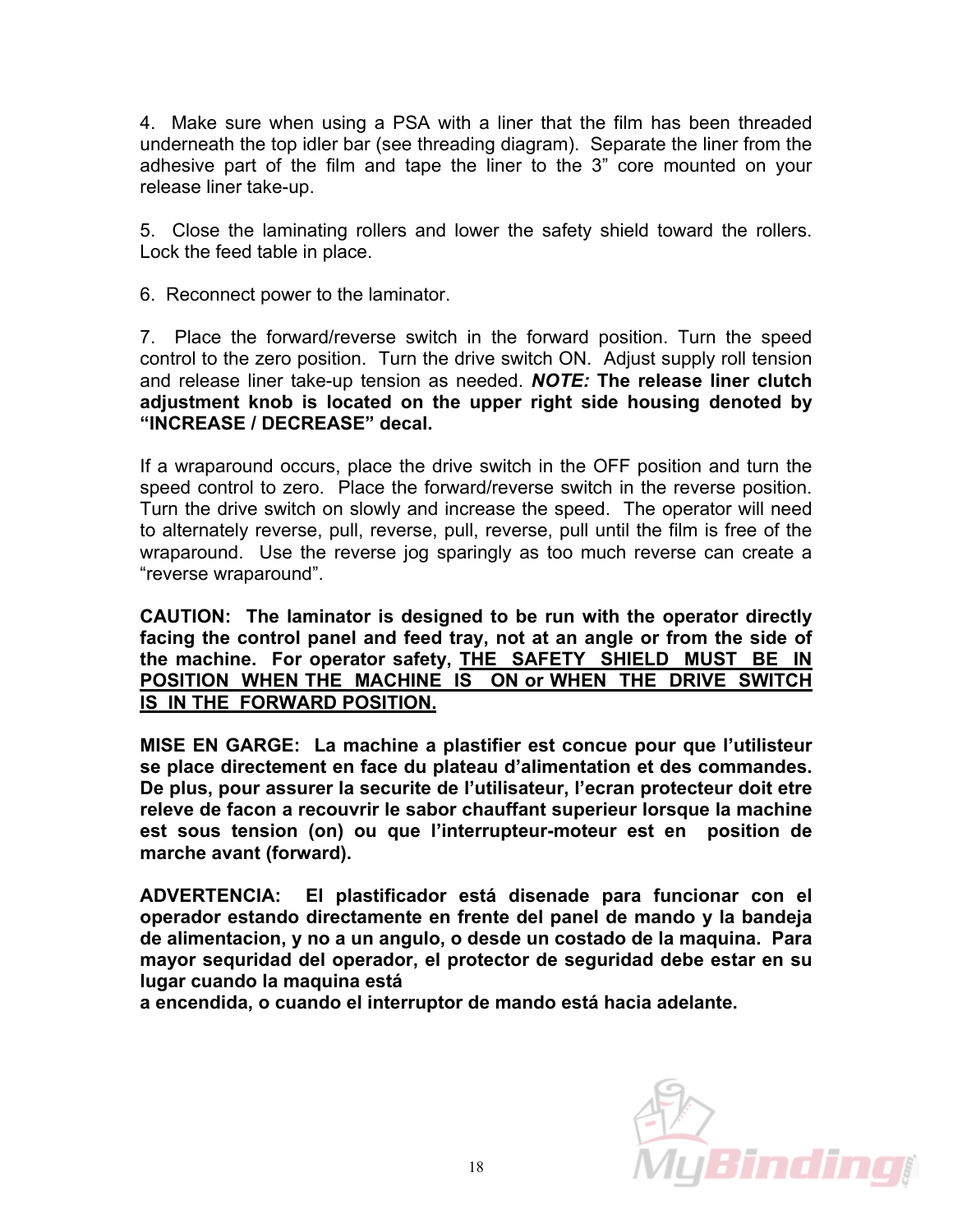# **3-3 APPLICATION NOTES**

#### **LAMINATION:**

With the Econocraft laminator now properly threaded with film, it is now ready for continuous and/or interrupted lamination duty.

The quality of the finished lamination depends on several factors, such as: film quality, substrate, items to be laminated, lamination pressure, and correct feeding technique. To assure the highest quality lamination possible, some degree of experimentation is required. The following are some helpful hints:

- To remove wrinkles during initial threading and set up, TURN OFF THE MACHINE, open the laminating rollers. Gently pull the film and backing release paper at the exit point until all wrinkles are removed. Close the laminating rollers as film is being pulled taut over the rollers. This will conserve more material than trying to run the wrinkles out with the laminator.
- When using release paper to prevent adhesive buildup on the rollers, be sure to closely match the widths of paper and film.
- When using smaller-width substrates, it becomes most practical to set up and laminate these substrates as near the center of the roll as possible.
- Films for protecting images printed on vinyl should be made of vinyl themselves so that the flexibility of the vinyl substrate is not impaired. Polyester films are not recommended over vinyl because of their stiffness.
- When laminating only one side, you must not allow exposed adhesive to go into the machine. Make sure the material being coated is at least as wide as the roll of film. If material being laminated is narrower than the film, be sure to run release paper off of the bottom roll feed mandrel (see options). When not using release paper be sure to overlap sheets of scrap paper under the film, leaving no exposed adhesive. Eliminating exposed adhesive will decrease chances of creating a wraparound.

#### **SUPPLY ROLL TENSION:**

A small amount of tension is needed for most jobs. Too little tension and too much tension can both cause wrinkling. The right amount of tension is the least amount that will do the job.

Most tapes and pressure sensitive films do not require a great deal of roll pressure. Roll pressure is set at the factory and rarely needs adjustment. Balance of roll pressure across the rollers is more important than the actual PSI for most applications. Low-tack products such as transfer tape (also called pre-

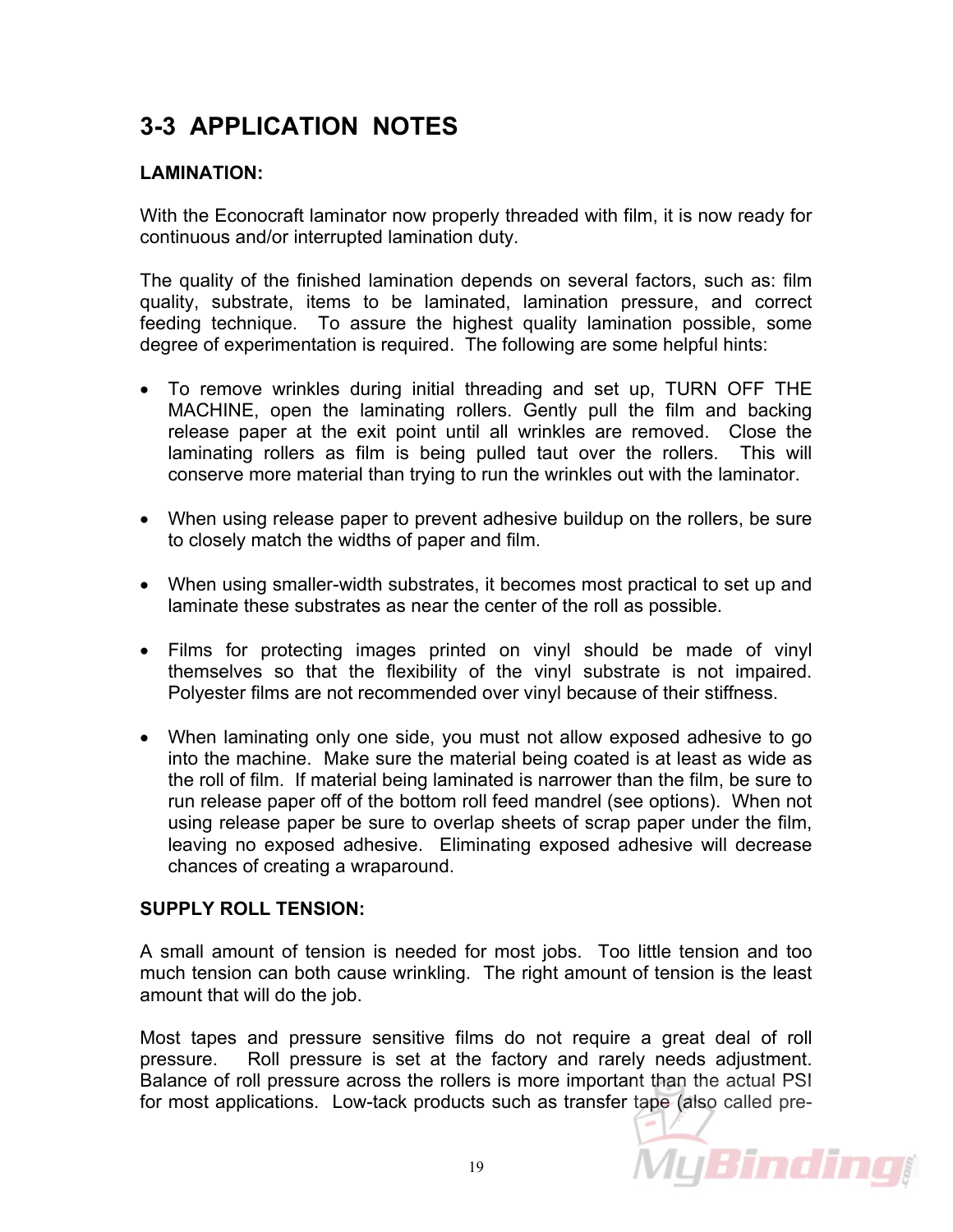mask or application tape) do not require high pressure as much as they require a certain amount of time between the laminating rollers (also called dwell time). Many transfer tapes will not stick well if applied at top speed. Your tape suppliers can provide high-tack transfer tapes that are much more suitable for use in the laminators. The common transfer tapes are very low-tack so that they will be forgiving enough to allow application by hand with a squeegee.

High-tack films, vinyl and tapes can be applied at higher speeds because they do not require as much dwell time.

#### **2. APPLICATION OF TRANSFER TAPE SIGNAGE TO A SUBSTRATE:**

The Econocraft will accept rigid substrates up to 7/16 inch thick. This allows the versatility that you need to accomplish various mounting applications where use of a thicker substrate is required, such as applying vinyl to sign blanks.

The vinyl signage should be placed on the substrate (signboard), release liner side down and aligned the way it is to appear on the substrate. Create a "hinge" by taping the leading edge of your transfer-taped signage to the substrate. Peel back two inches of your release liner and slide the positioned end of the board into the laminator, holding the taped graphic up with one hand. Using your free hand, gently pull away the release liner as the machine pulls the substrate through.

With the vinyl adhesive exposed it is imperative that the operator keep the vinyl suspended above the substrate until the point of application (nip rollers). If the graphic were to touch before being laminated, there is a greater risk of trapping air bubbles or wrinkles.

Slowly start the laminator and pull the release liner off the signage as the machine pulls the substrate through. Remove the liner slowly. The release liner will come off easiest if it is pulled away at a 90 degree or greater angle from the signage. Slowly remove the separated release liner from the graphic, keeping the vinyl suspended until the point of application. Hold up the taped signage with one hand and be ready to pull away the release liner with the other. Slowly start the laminator and pull the release liner off the signage as the machine pulls the substrate through.

If the signage is held straight up (90-degree angle to the feed tray) from the point where it curls under the safety shield, the release liner can easily be separated from the signage at this point. The safety shield can serve as a guide for removing the release liner in this application. Holding the signage straight up against the bottom of the safety shield as the machine pulls the material into the rollers also keeps the vinyl adhesive off the substrate until it reaches the rollers, insuring a bubble-free application.

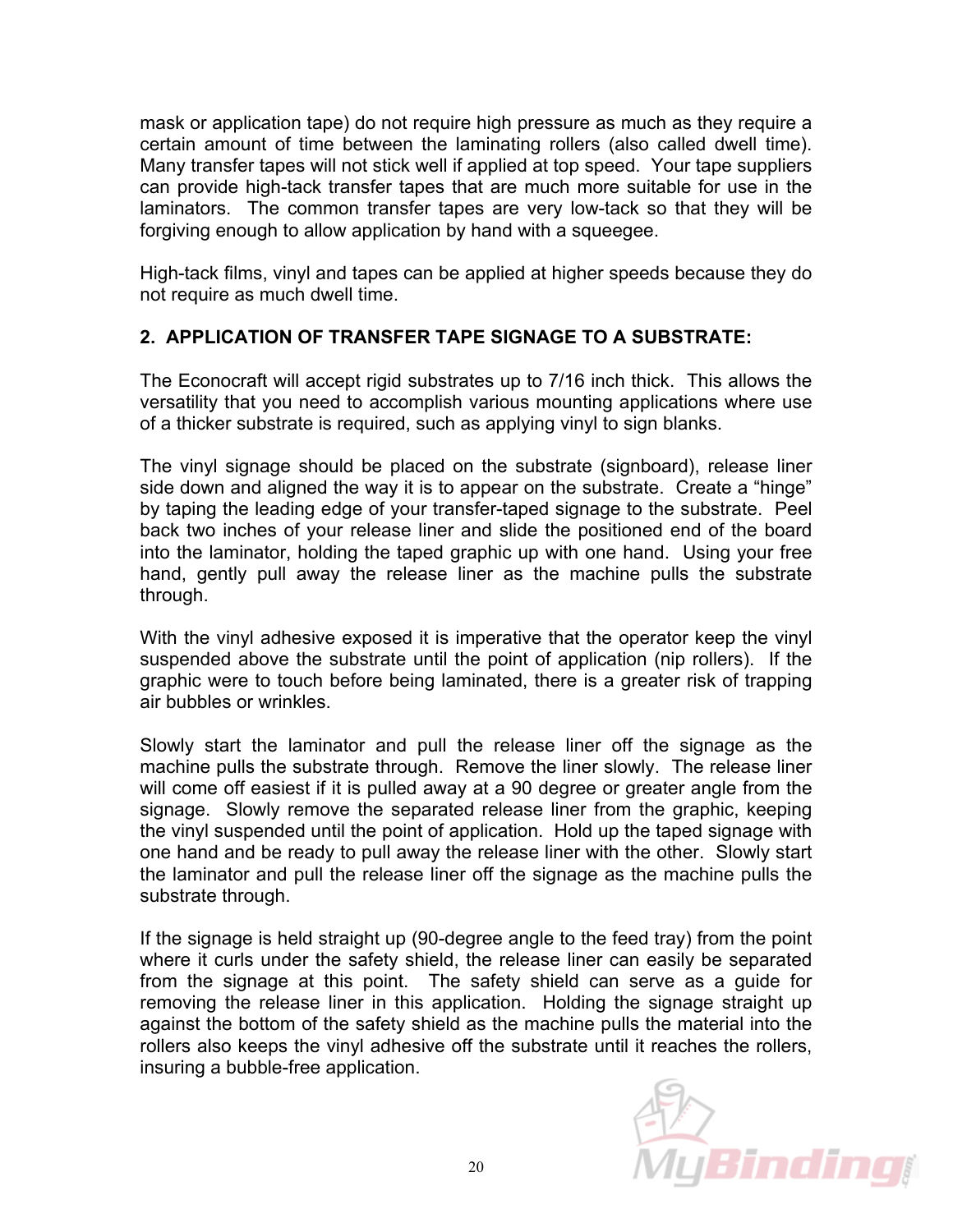#### **3. COLD MOUNTING:**

The Econocraft can be used to apply adhesive to mounting boards such as foam core. Substrates can also be purchased pre-coated with pressure-sensitive adhesive and a release liner. Cold adhesives adhere better and are more reliable than dry mount (hot) adhesives when it comes to the various plastics, coated papers, and coated mounting boards often used in digital imaging.

Most rolls of adhesive have a single release liner. When threading the laminator the release liner should be facing the top roller. When laminating only one side, you must **NOT** allow exposed adhesive to go into the machine. Make sure the material being coated is at least as wide as the roll of film. Overlap the pieces or use scrap paper underneath them in order to prevent the adhesive from coming in contact with the rollers.

Thread the machine by putting a large piece of scrap paper or cardboard through the open rollers. Stick the adhesive to this threading card, close the rollers, and begin to laminate. Keep feeding scrap paper so that the adhesive does not start a wraparound on the rollers.

Adjust the supply roll tension knobs to remove any wrinkles from the material. Do not use any more tension than needed or you may stretch the material.

Begin to feed the mounting boards, butting each up against the one ahead. Cut the boards apart with a utility knife at the back end. Once your boards are coated, or if you buy them pre-coated, you are ready to mount any graphic. There are many methods for sizing and trimming, but most operators pick a board slightly bigger than the graphic and trim board and graphic together after mounting.

Peel back about two inches of the release liner on one end of the board. Create a "hinge" by using this exposed adhesive to position the graphic on the board. Slide the positioned end of the board into the laminator, holding the graphic up with one hand. Pull off the release liner before it goes into the nip. Pick up the mounted item at the back of the machine. Trim away the unwanted portions of the graphic and the board at the same time.

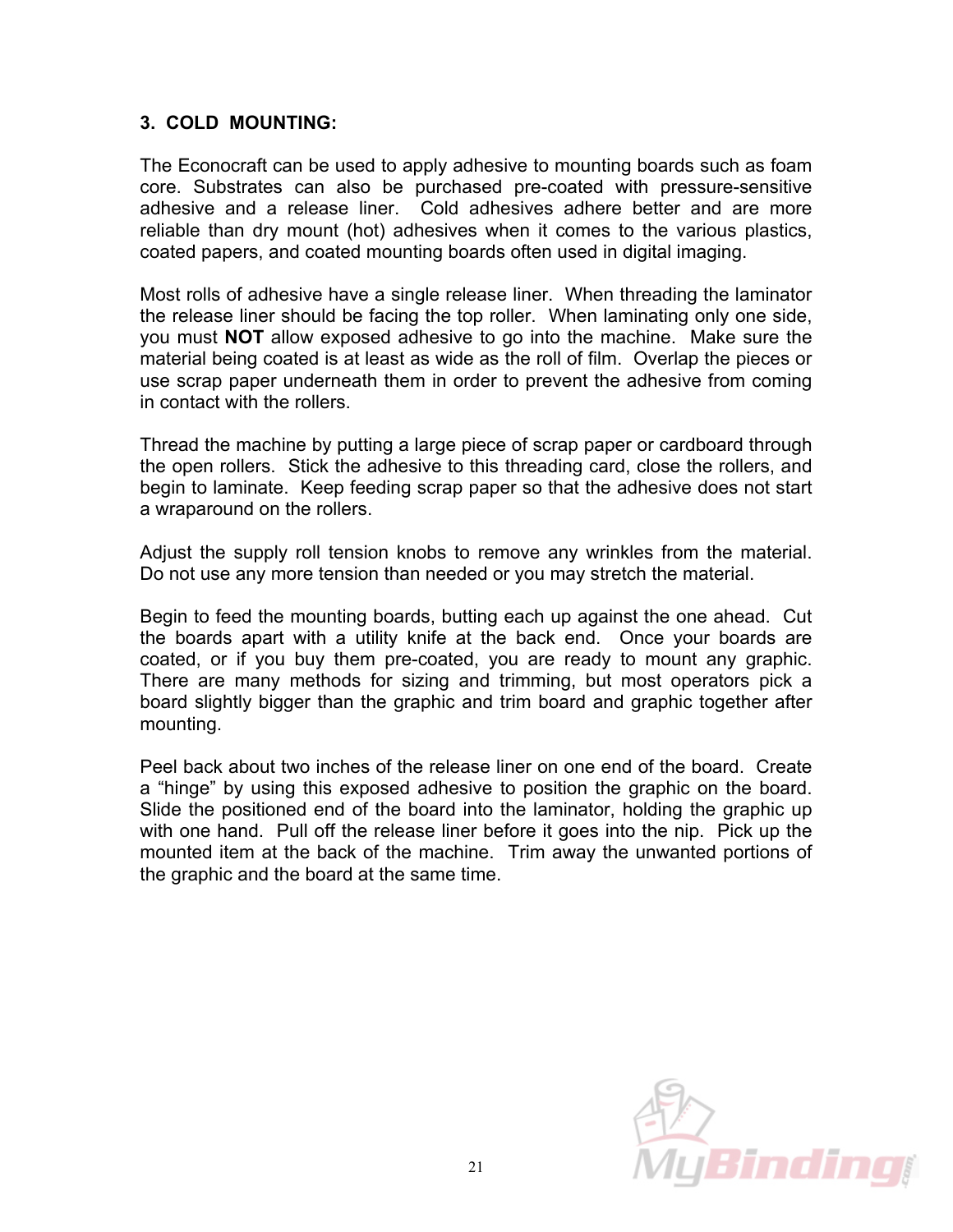## **4-1 PREVENTING AND SOLVING PROBLEMS**

Please read this section before you have a problem.

**PROBLEM:** Laminated images are curling up or down.

**SOLUTION:** Excessive supply roll tension causes the laminated image to curl up. This curl can be strong enough to prevent the item from hanging straight. It can even pull a mounted image off the substrate.

**PROBLEM:** Laminated images are exhibiting opposite corner curl.

**SOLUTION:** See the above solution and reduce supply roll tension. Opposite corner curl comes from stretching the film too much.

**PROBLEM**: No power is getting to the laminator.

**SOLUTION**: Make sure there is power at the electrical outlet being used, and make sure both ends of the power cord are firmly engaged. The fuse (3 amp) is located on the back right housing, but dead outlets and loose power cord connections are the most common causes of this problem.

**PROBLEM:** Tenting of the film on the image.

**SOLUTION:** This has nothing to do with the film or the laminator. It's caused by various contaminates on the surface of the image. Use cotton gloves or a tack rag as appropriate to clean your image just before it is laminated. If your system is not in a fairly clean environment, close off the area and filter the air or... move the system.

Supply roll tensioning systems dependent on friction between the cardboard film core and the supply roll mandrel and/or tension collars can also create dust in the environment.

**PROBLEM:** The laminated material seems to have a pitted surface or irregular surface that does not match the texture of the paper being coated.

**SOLUTION:** This is usually caused by adhesive build-up or dirt on the rubber rollers, but may be caused by debris stuck to the rollers, such as a piece of paper. Inspect the rubber rollers and if they need cleaning, refer to section 5-3. Irregularities in the surface of the film can also be caused by cuts or other damage to the rubber rollers.

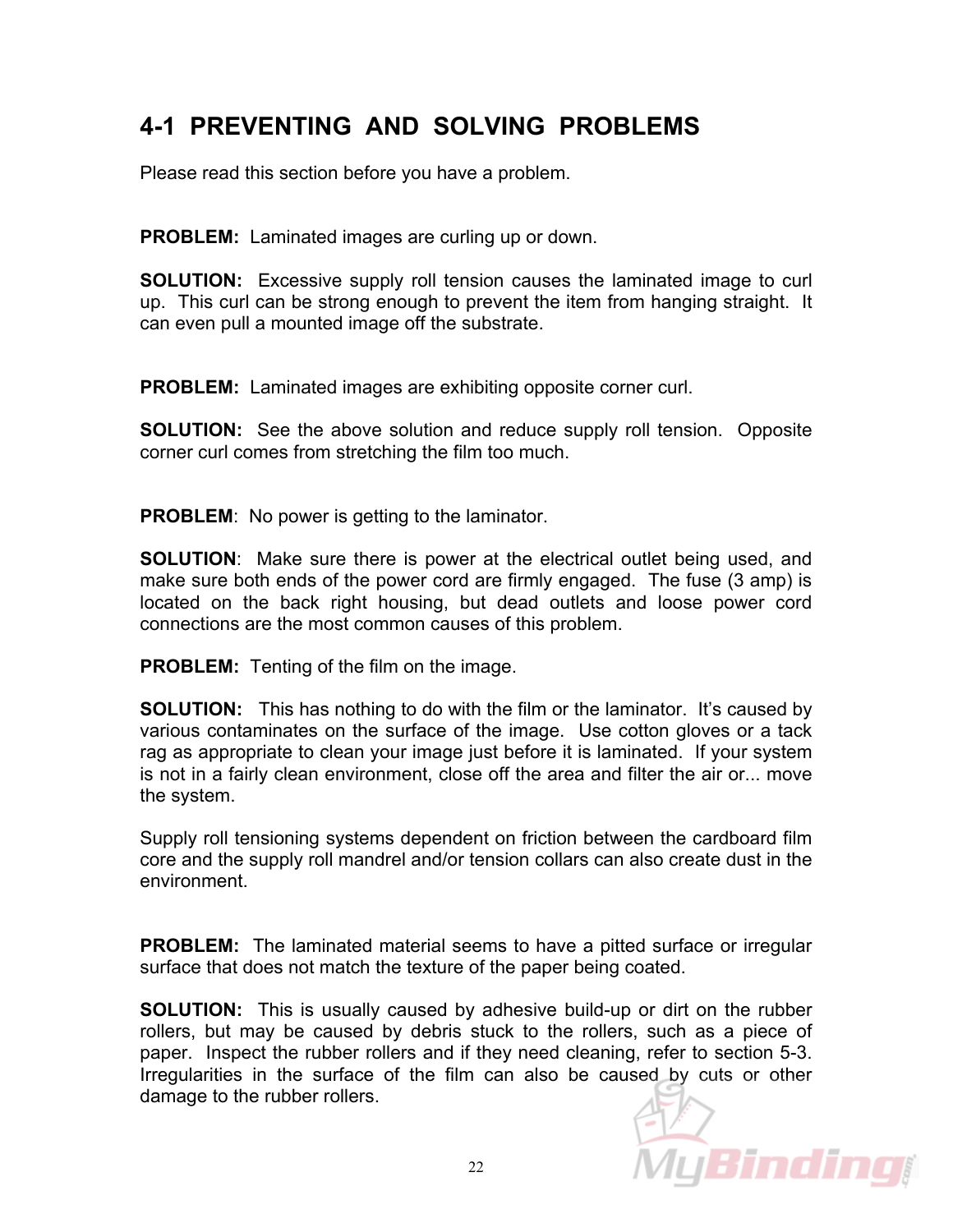**PROBLEM:** Bubbles or wrinkles in the laminate, accompanied by movement of the supply roll from side to side (applies to laminators which use a clutch for supply roll tension).

**SOLUTION:** Cause of the problem is insufficient supply roll tension caused by the film core slipping on the supply roll mandrel. Increasing the clutch tension doesn't help, because the roll is turning with the mandrel. Depending on the design of the laminator, the supply roll lock mechanism has failed or the supply roll was put into the film core backwards.

**PROBLEM:** A defect in the lamination which repeats at the same interval each time.

**SOLUTION:** Look at the laminating roller on the side where the defect is appearing. This problem is usually caused by a cut or gouge in the roller, or by something stuck to the roller. Pieces of paper, a small bit of wood or metal, or a hunk of adhesive are frequently the culprits.

Clean the rollers of the laminator each time you change film, and at least once a day. Carefully educate your operators how to treat the laminator. Make sure they are trained to keep knives and other sharp objects away from the rollers.

**PROBLEM:** Film gets wrapped around the laminating rollers.

**SOLUTION:** This mess is most often caused by violating the most inflexible law of laminating: Do not allow exposed adhesive to go into the rollers. Adhesive may stick to the rollers, or it may build up on the rollers to cause a wraparound **later** 

When laminating one-side, keep your items wider than the film and keep them overlapping each other. The operator should run a web of paper under the web of film whenever the item being laminated is narrower than the film. The operator should run sheets of scrap paper or plastic under the web of film as he/she set up. Adjust the machine, and do your laminating. There should be an unbroken stream of material under the adhesive as it goes into the nip.

If adhesive does get on the rollers, clean it off before continuing to work. **UNPLUG THE MACHINE FIRST !!** Use a hard rubber eraser or a moistened white Scotch Brite pad to clean the adhesive off the roller. Then wipe the roller down with a clean cloth and some Windex. NEVER try to clean the rollers while they are turning. Clean one section of the rollers at a time while the laminator is turned off.

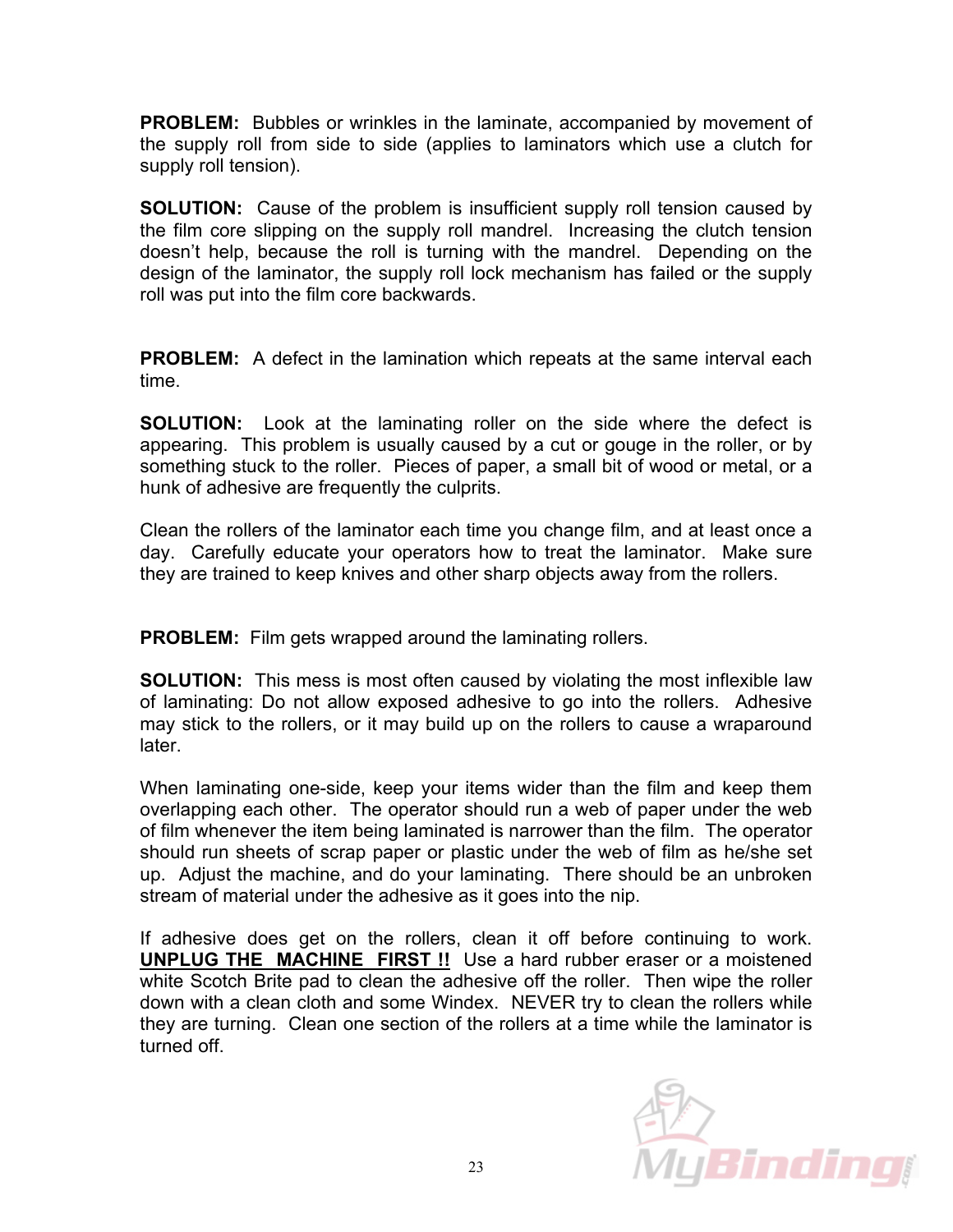**PROBLEM:** Wrinkling of one side of the web or skewing of images as they are laminated indicates that perhaps the pressure on one side of the laminating or pull rollers is greater than on the other.

**SOLUTION:** Skewed, wrinkled images are most often generated by skewed trimming or skewed feeding. If the leading edge of an image is not trimmed at right angles, the nip will catch one side before the other. Unless the paper is fairly heavy and stiff, the item will most likely be ruined. The same thing will happen if the operator feeds an item in with the leading edge not parallel to the nip.

If trimming or feeding are not problems, check to make sure the roll tension is balanced. Make sure the rollers are fully closed. Make sure they are in the locked position. Consult your laminator vendor if the problem persists.

**PROBLEM:** Myriad small bubbles of air caught between the image and the film, known as silvering.

**SOLUTION:** Silvering is often seen when laminating with cold films. With many cold films, this silvering will go away in a day or two as the adhesive penetrates and pushes the air through the back of the sheet.

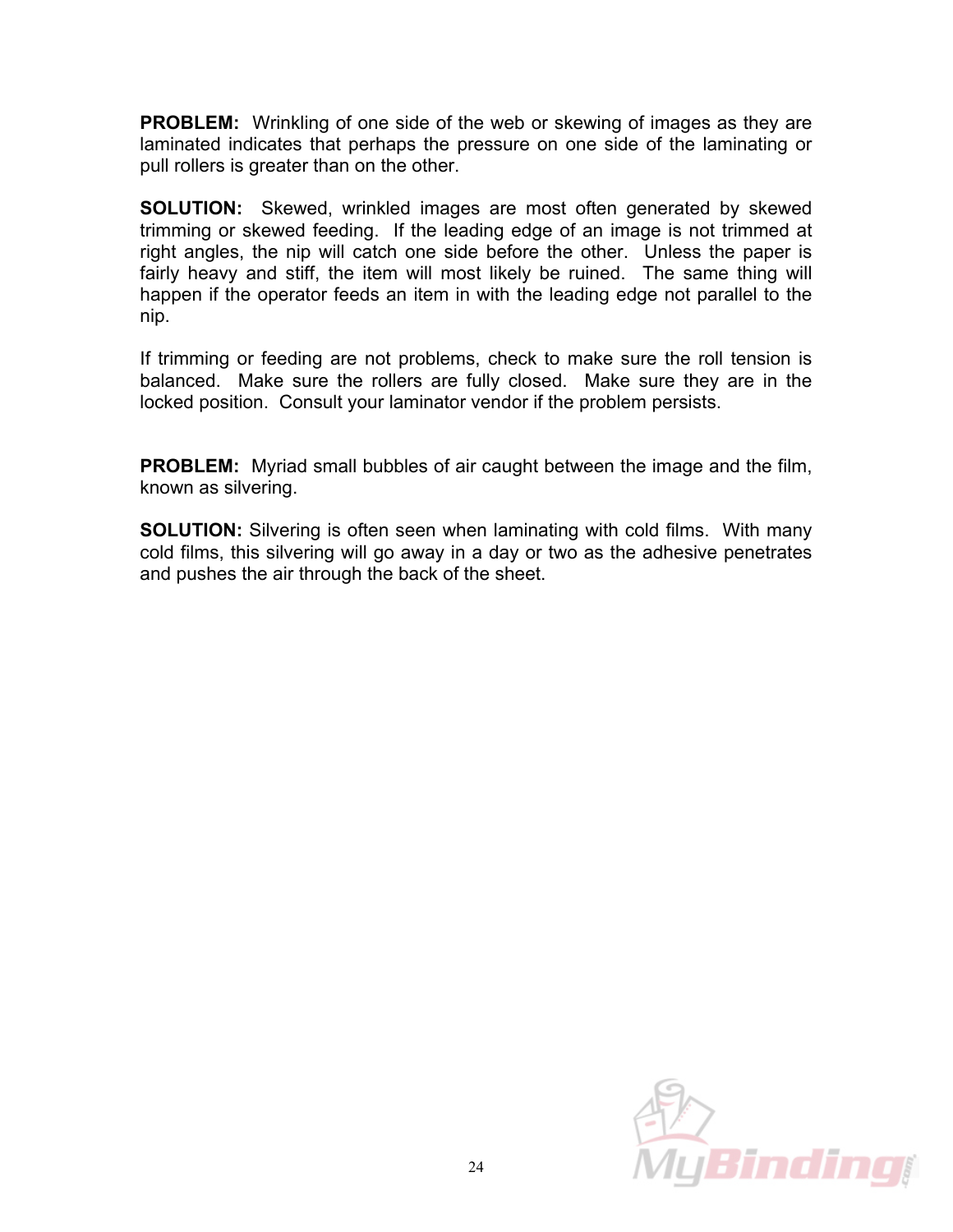### **5-1 MAINTENANCE**

**DANGER: Always use extreme caution when performing maintenance on your machine! Always make sure the machine is unplugged and that there is NO power to the machine when working on or cleaning any part of the unit.**

**Use extreme caution to avoid pinch points at the nip of rubber rollers.**

**NEVER have rubber rollers turning while performing maintenance to your machine.** 

**NEVER wear loose clothing, ties or jewelry (which may become entangled in gears or rubber rollers) while performing maintenance on your machine.** 

*MISE EN GARDE: La prudence est de mise lorsque l'on effectue l'entretien de cette machine.* 

*S'assurer que le cordon d'alimentation est débranché et que la machine est mise hors tension avant de toucher à des pièces internes.* 

*Tenir les doigts et les objets loin des roulequx de caoutchouc. Ne jamais faire tourner les rouleaux pendant l'entretien de la machine.* 

*Ne jamais porter de vetements amples, de cravate ou de bijoux, etc. (ces articles peuvent etra happés par les engrenages ou les roulequx de caoutchouc).* 

*ADVERTENCIA: sea extremadamente cuidadoso siempre que realice tareas de mantenimiento en su maquina.* 

*Aseqúrese siempre que la máquina está desenchufada y que no hay NINGUNA energia aplicada a la misma mientras esté trabajando con partes internas de la máquina.* 

*Tenga sumo cuidado en evitar puntos de constricción en las pasadas de los rodillos de goma. Nunca tenga los rodillos de goma en movimiento mientras realiza trabajos de mantenimiento en su máquina.* 

*Nunca vista ropa suelta, corbata o joyas (que peuden ser atrapadas por engrenajes o rodillos de goma) mientras está realizando trabajos de mantenimiento en la máquina* 

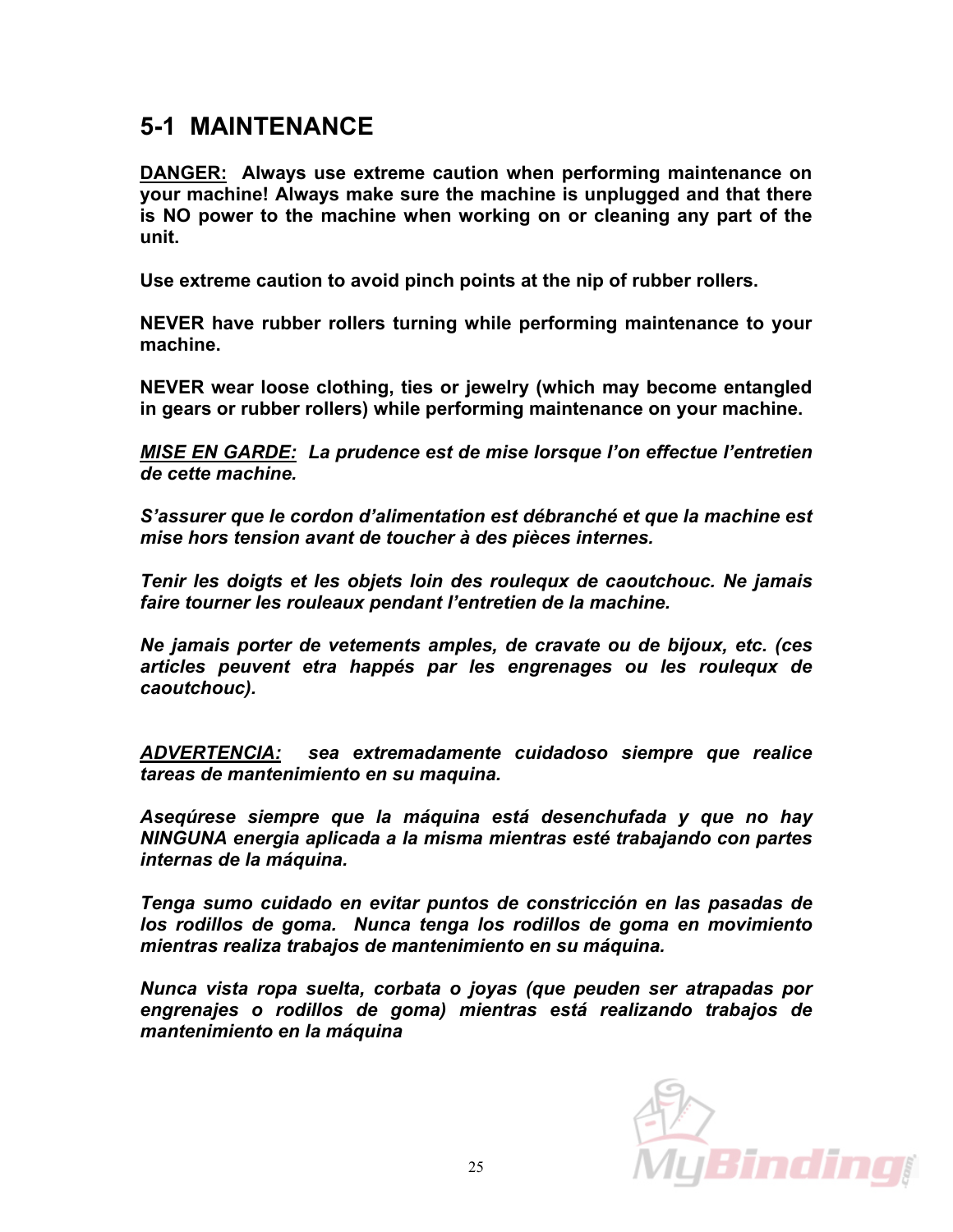#### **5-2 GENERAL CLEANING**

Cleaning the laminator daily or weekly will help prevent dirt or adhesive build-up on the rubber rollers and will improve the performance of the unit.

#### **5-3 CLEANING THE RUBBER ROLLERS**

The laminating rollers need regular cleaning. Turn off the master power switch and unplug the machine.

Clean the rubber rollers with a mildly abrasive cleaning pad such as a white Scotch Brite pad which may be purchased in the household section of your grocery store (the green pads are too abrasive). Use mildly soapy water to clean the rollers. Rub firmly but do not scrub the rollers vigorously as this might mar the surface. Do not use sharp metal objects or steel wool as these will also mar the rollers.

For cleaning stubborn adhesive buildup we suggest using our special formula "Cool Clean." Designed to safely clean and condition the rollers, "Cool Clean" is available directly from Ledco or Graphic Laminating.

#### **5-4 LUBRICATION**

Drive chain: The drive chain and sprockets should receive a light coat of gear lube or heavy grease (lithium preferably) after each 1000 hours of operation.

#### **5-5 STORAGE**

A dust cover is recommended when equipment is not in operation.

Avoid extreme temperatures in the office/factory environment.

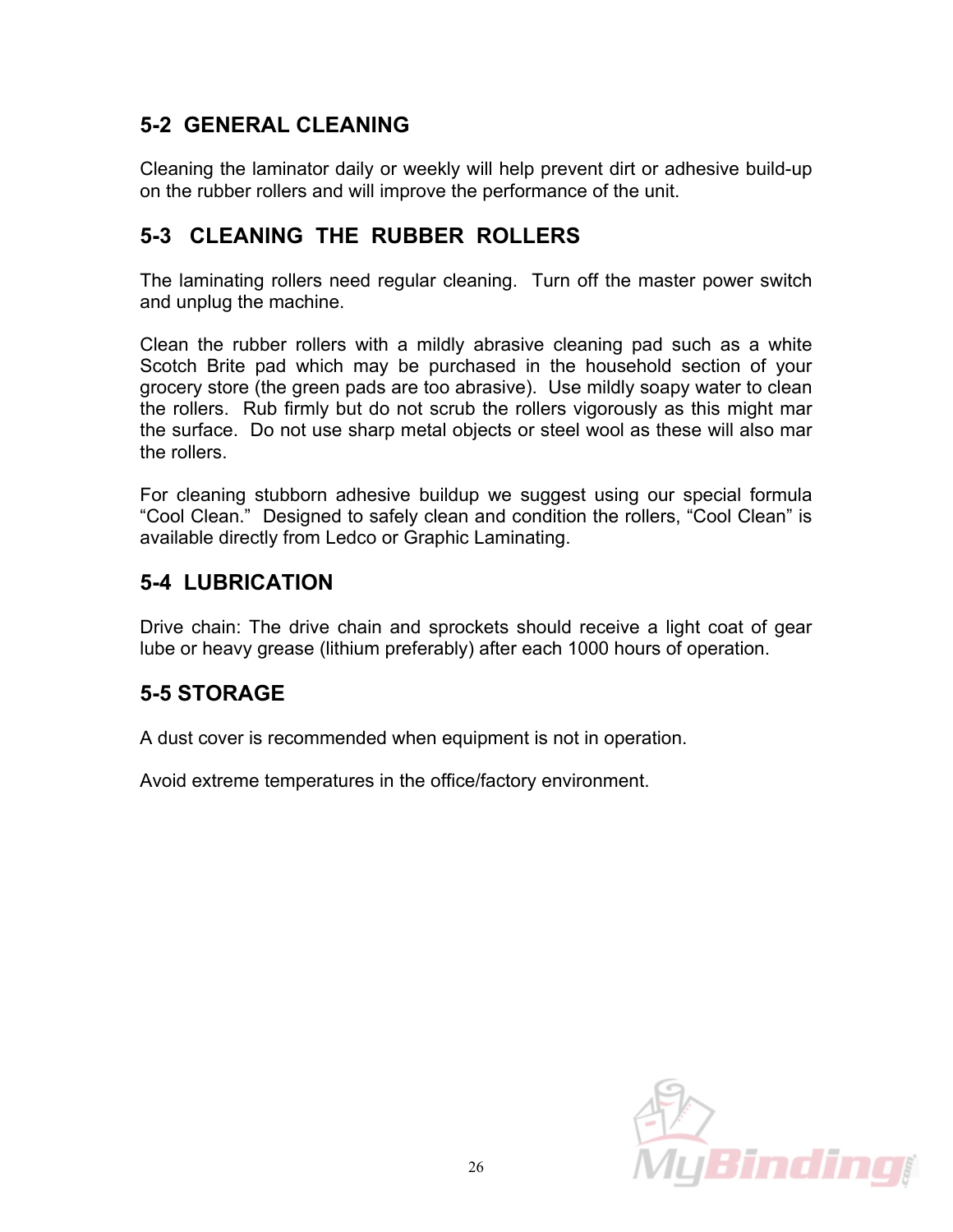#### **NOTES**

|        | $\mathcal{P}$ |  |
|--------|---------------|--|
|        |               |  |
| $27\,$ | MyBindling    |  |
|        |               |  |